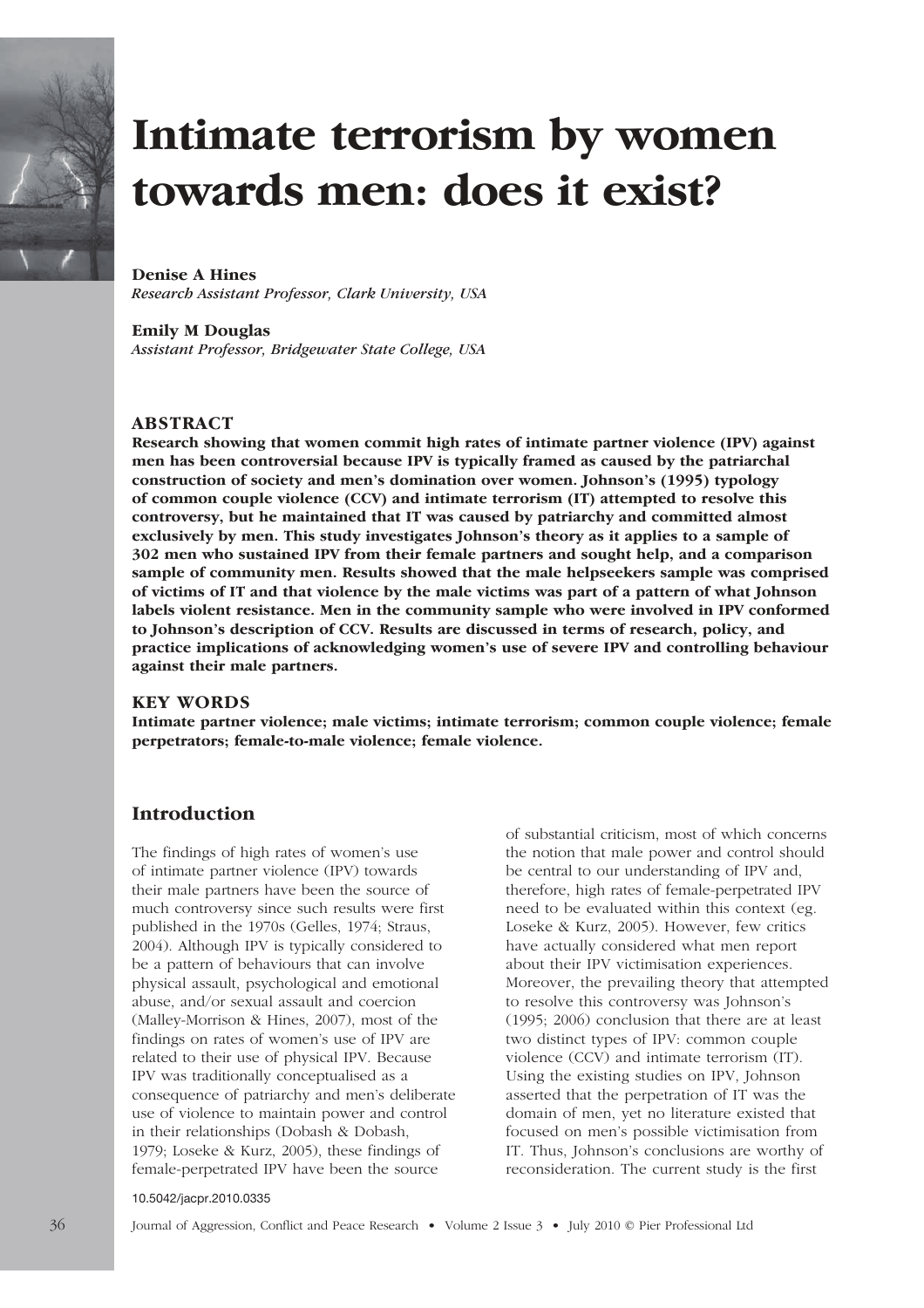systematic, large-scale study of men who are seeking help for IPV victimisation. We will test Johnson's theory of IT victimisation with regard to men who sustain IPV.

#### **Prevalence and ensuing controversy**

Incidence reports of women physically aggressing toward their male partners have appeared since the study of IPV began in the early- to mid-1970s. For example, in Gelles' (1974) groundbreaking study of IPV, he found that '*the eruption of conjugal violence occurs with equal frequency among both husbands and wives*' (p77). Since then, our best populationbased studies show that between 25% and 50% of victims of IPV in a given year in the United States are men (Catalano, 2007; Straus, 1995; Tjaden & Thoennes, 2000). The lowest rates are found in the US Department of Justice's National Crime Victimization Survey (NCVS), which showed that in 2004, more than 1.3 per 1,000 men were assaulted by an intimate partner, most of whom were women (Catalano, 2007); these men represented 25% of victims of IPV in 2004. A second source of data from the US is from the National Violence Against Women Survey (NVAWS), which showed that 0.8% of men reported being physically assaulted by a current or former intimate partner in the previous year, most of whom were women (Tjaden & Thoennes, 2000); female-perpetrated violence accounted for 40% of all IPV during that time period. National surveys in other countries find the percentage of male victims to be in the same range, with men constituting approximately 43% of domestic abuse victims in Britain in a one-year time period according to the British Crime Survey (Walby & Allen, 2004) and 47% of partner violence victims in Canada in a five-year period according to Canada's general social survey (Laroche, 2005).

A final source of data on violence by women toward men in the US comes from family conflict studies, many of which use the Conflict Tactics Scales (CTS) (Straus *et al*, 1996). Studies using the CTS typically show that about 50% of all victims of IPV in a given year are men. National US studies, including the National Family Violence Surveys (NFVS) of 1975 and 1985, and the 1992 National Alcohol and Family Violence Survey, showed that after controlling for age and socioeconomic status, minor assaults (eg. slapping, pushing) by wives toward husbands were reported to have

occurred at a rate of approximately 75 per 1,000 in 1975 and 1985, and then reports increased to approximately 95 per 1,000 in 1992. Rates of severe assaults (eg. punching, beating up) by wives toward husbands reportedly remained constant at approximately 45 per 1,000 in all study years. These rates of severe assaults projected into approximately 2.6 million men per year who sustained IPV that had a high likelihood of causing an injury (Straus, 1995; Straus & Gelles, 1986).

These results have been confirmed by dozens of studies since the 1970s (Straus, 1999), including a meta-analysis (Archer, 2000), and have been shown in other countries that use the CTS as well, including a national cohort study in New Zealand (Magdol *et al*, 1997); yet, the high rates of violence by women towards men have been the source of significant controversy. Traditionally, IPV has been framed from a patriarchal perspective, whereby men's need to maintain power and control in society and at home is at the root of IPV; men systematically and intentionally use violence to maintain a power system in which men are dominant and women are subordinate (eg. Dobash & Dobash, 1977-78). Therefore, the findings of high rates of violence by women have been criticised or explained by proponents of patriarchal theory through several arguments, most of which centre on the view that the CTS, the primary instrument used to measure IPV, typically does not measure the context in which IPV takes place. Patriarchal theorists argue that both sociocultural and relationship factors, in which men hold power due to patriarchal social systems, need to be considered when examining women's violence (eg. Loseke & Kurz, 2005). Examples of some of the more common arguments, and evidence supporting or refuting them, follow.

First, critics argue that although women have the capability of being violent, their violence against men needs to be considered within the broader sociocultural context (Das Dasgupta, 2001). Men have traditionally held power and control, both in society and in intimate relationships. Furthermore, given the physical size and strength differentials between men and women, expected outcomes of violence, and responses available to them if hit, it is likely that women's and men's motives for violence differ greatly (Dobash & Dobash, 1977- 78). Researchers who support this theoretical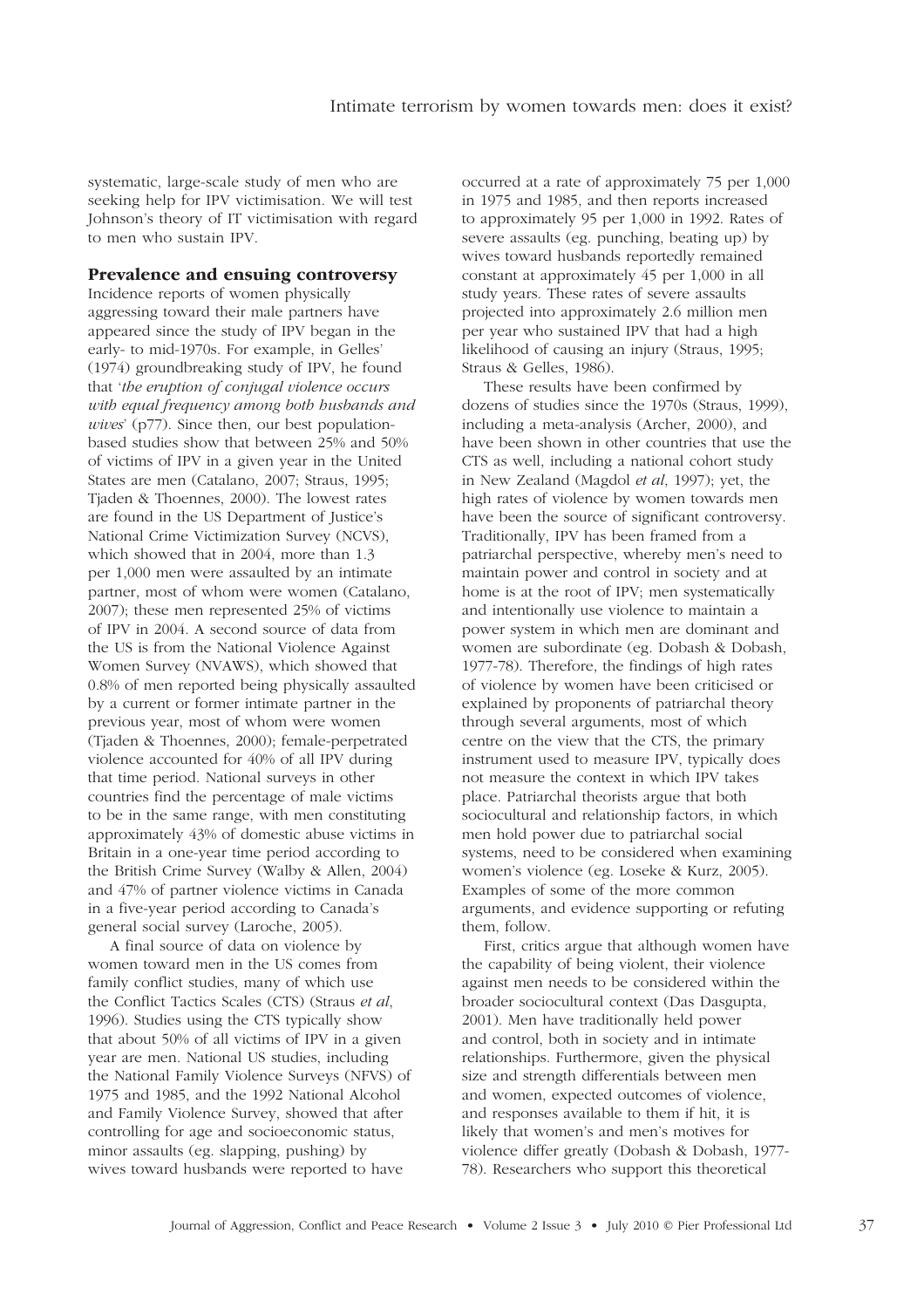perspective typically conclude that women use violence in the context of defence of themselves or their children, or in retaliation against an abusive male partner (eg. Belknap & Melton, 2005; Dobash *et al*, 1992; Loseke & Kurz, 2005; Saunders, 1988). However, empirical studies do not support this conclusion and typically show that self-defence or retaliation are among the least cited reasons that women provide for their use of IPV (see Hines & Malley-Morrison, 2001). In fact, research has shown that predictors and motives for IPV are quite similar among men and women (see Medeiros & Straus, 2006, for a review).

A second argument is that men's violence towards women has much stronger effects than women's violence towards men. For example, men's violence strikes fear in their partners, whereas women's violence does not (Das Dasgupta, 2001; Loseke & Kurz, 2005); women are injured more frequently than are men (Berk *et al*, 1983; Dobash *et al*, 1992); and the '*alleged male victim*' is not subjected to the chronic intimidation that battered women sustain (Dobash *et al*, 1992, p80). Researchers who support this theoretical perspective often conclude that women's violence against men is trivial, humorous, or annoying (Currie, 1998; Pagelow, 1985; Saunders, 1988), and violence by women towards men has no social or psychological effects on the men who sustain it (Mills, 1984). However, several anecdotal accounts (Cook, 2009; Migliaccio, 2001) and one larger scale study (Hines *et al*, 2007) of male victims of IPV by female partners clearly indicate that women's violence can induce fear in the men and is not viewed as trivial, humorous or annoying, but as distressing and sometimes lifethreatening. Although male victims are injured less frequently than female victims (Archer, 2000), men do sustain injuries that are sometimes very severe (McNeely *et al*, 2001), and suffer both socially and psychologically from the violence that they endure (eg. Cook, 2009; Hines, 2007; Stets & Straus, 1990).

A final argument suggests that focusing on physical assault is misguided. IPV consists of a range of acts, such as verbal abuse, psychological humiliation, sexual aggression, using or threatening violence against others, and coercive control within the relationship, which are largely ignored but are found to be the most damaging acts of IPV against women (Currie, 1998; Loseke & Kurz, 2005; Yllo, 2005). That said, we cannot ignore the fact that research consistently shows

that verbal abuse, sexual aggression, threats and controlling behaviours are not the sole domain of men (eg. Felson & Messner, 2000; Hines *et al*, 2007; Hines & Saudino, 2003; Simonelli & Ingram, 1998; Straus & Sweet, 1992).

## **Common couple violence versus intimate terrorism**

Johnson (1995) attempted to reconcile these two divergent viewpoints on IPV by women by asserting that each side was drawing their conclusions based on non-overlapping data gathered from two fundamentally different sources. The studies that showed high rates of violence by women were typically studies of community- or population-based samples that were unlikely to recruit women who were battered by their partners; on the other hand, researchers studying female victims typically recruit their participants from shelter or other clinical samples (eg. hospital, police) that focus on severe violence by men towards women. Thus, the two groups, according to Johnson, were analysing two distinctly different phenomena. He labelled the IPV found in community and population-based samples CCV, which is characterised by low-level (eg. slapping, pushing), low-frequency violence in a couple where both members are about equally violent; this IPV is not part of an overall pattern of control of one partner over the other, but is the result of a conflict 'getting out of hand'. Johnson labelled the violence found in shelter and other clinical samples 'intimate terrorism' or IT. The central feature of IT is that the violence is one tactic in a general pattern of control of one member of the couple over the other. The IPV is more frequent than what is found in cases of CCV, is less likely to be mutual, is more likely to involve serious injury, and involves emotional abuse as well (Johnson, 1995; Johnson & Ferraro, 2000).

Johnson (1995) reviews research that gives an indication of the relative frequency of violence in CCV versus IT couples. He cites Straus' (1990) analysis of the NFVS, which showed that women who experienced CCV sustained an average of six assaults per year, whereas women who experienced IT sustained an average of 15 assaults. Others have found that women from shelter samples may sustain an average of 65–68 assaults per year (Giles-Sims, 1983; Okun, 1986), and still others have found that the female IT victims sustain an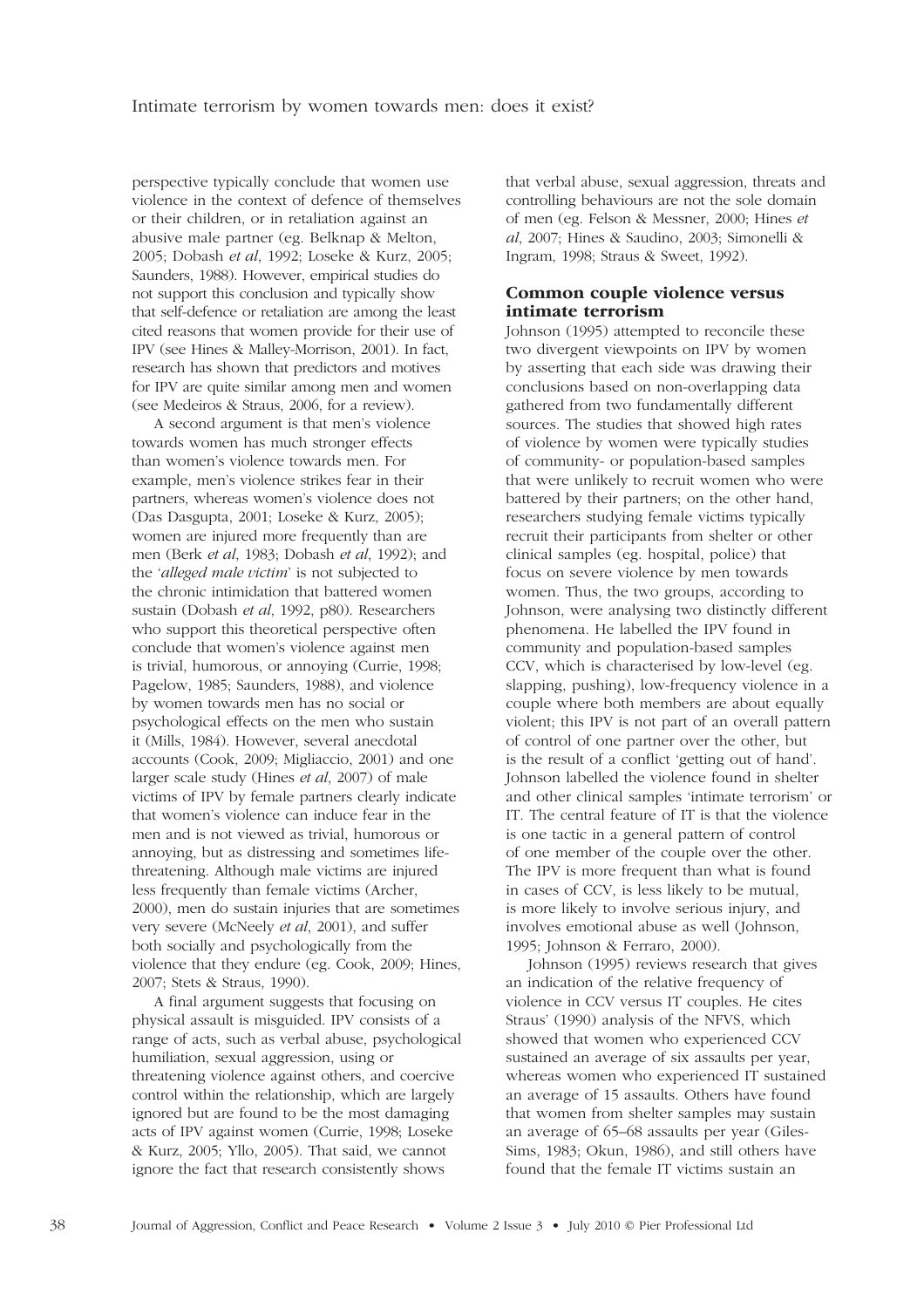average of 18 violent acts per year (Johnson, 2006), whereas female CCV victims sustain an average of three violent acts per year. Thus, women who experience IT sustain an assault about once a week or once a month and the assaults are usually initiated by their male partners, whereas women who experience CCV are involved in assaults about once every twoto-four months, with an equal likelihood that either the women or their male partners initiated the assault.

Johnson later updated his theory to include the behaviour of the partner in IT relationships (Johnson, 2006; Johnson & Ferraro, 2000). When sustaining IT, the partner can react nonviolently, react violently in defence or retaliation, or participate in this general pattern of severe violence and controlling behaviours. When a partner reacts violently in defence or retaliation, Johnson asserts that this partner is engaging in 'violent resistance.' Violent resistance is characterised by the victim sometimes reacting to their partner's IT with violence, but not within a general pattern of trying to control their partner. If the partner is reacting with severe violence and controlling behaviours, Johnson would call this '*mutual violent control*'. This pattern is basically two intimate terrorists battling for control in a relationship and is very rare.

Johnson (1995; 2006; Johnson & Ferraro, 2000) asserts that IT is the almost exclusive province of men and can be explained by patriarchal theories in which men are trying to exert and maintain control over 'their' women. Violent resistance, on the other hand, is the almost exclusive province of women; it is characterised by battered women who sometimes use violence in retaliation or defence of themselves when their male partner is engaging in IT. However, Johnson's conclusions, much like the conclusions of the critics of female perpetration of IPV, were drawn without considering the experiences of men who sustain severe IPV and controlling behaviours from their female partners. Johnson asserts that these men represent only a few case studies, and therefore do not contradict his conclusions that IT is due to patriarchy. However, there is consistent evidence that not only do women use IPV but they also use controlling behaviours in their intimate relationships, at rates that represent more than merely a few case studies (eg. Felson & Messner, 2000; Graham-Kevan & Archer, 2005; Hines *et al*, 2007; Migliaccio, 2001; Straus,

2008). Furthermore, Johnson's conclusions were based on a qualitative review of the extant research that did not include clinical samples of men who had sustained IPV and controlling behaviours; this omission was due to the fact that at the time that he published his theory, there was no research on large samples of men who sustained severe IPV and controlling behaviours. However, he never called for such research either, and when he later tested his theory (Johnson, 2006), he preselected samples that conformed to his ideas that IT perpetrated by women was rare and was, therefore, able to conclude again that it could be explained exclusively by patriarchal theory.

## **Male victims of severe IPV and controlling behaviours**

In 2007, the first larger-scale study of male victims of IPV was published (Hines *et al*, 2007). This was an exploratory analysis of data collected through 190 phone call logs, between January 2002 and November 2003, to the US national Domestic Abuse Helpline for Men and Women (DAHMW), a helpline that specialises in male victims of IPV. The results showed a pattern of victimisation that might be consistent with IT victimisation. Callers to the helpline sustained physical and psychological aggression from their female partners. The most common physical acts were hitting, pushing, kicking, grabbing and punching. Their female partners' physical aggression was sometimes severe enough to warrant calling the police or getting medical intervention. Over 20% of the sample reported violence that could be considered life threatening (eg. choking, using a knife). The callers reported that their female partners would target their genitals during physical attacks, and a majority of the callers reported living in fear of their partners' violence. The DAHMW callers reported that their female partners engaged in a variety of psychologically aggressive behaviours: close to 95% of the callers reported that their female partners used controlling behaviours, including threats and coercion (eg. threatening to kill herself or him, threatening to leave; 77.6%), emotional abuse (eg. calling him names, humiliation; 74.1%), intimidation (eg. instilling fear by smashing things, destroying property, abusing pets, displaying weapons; 63.3%), blaming the male caller for the violence, denying the violence (59.9%), misusing the judicial system (eg. using the court system to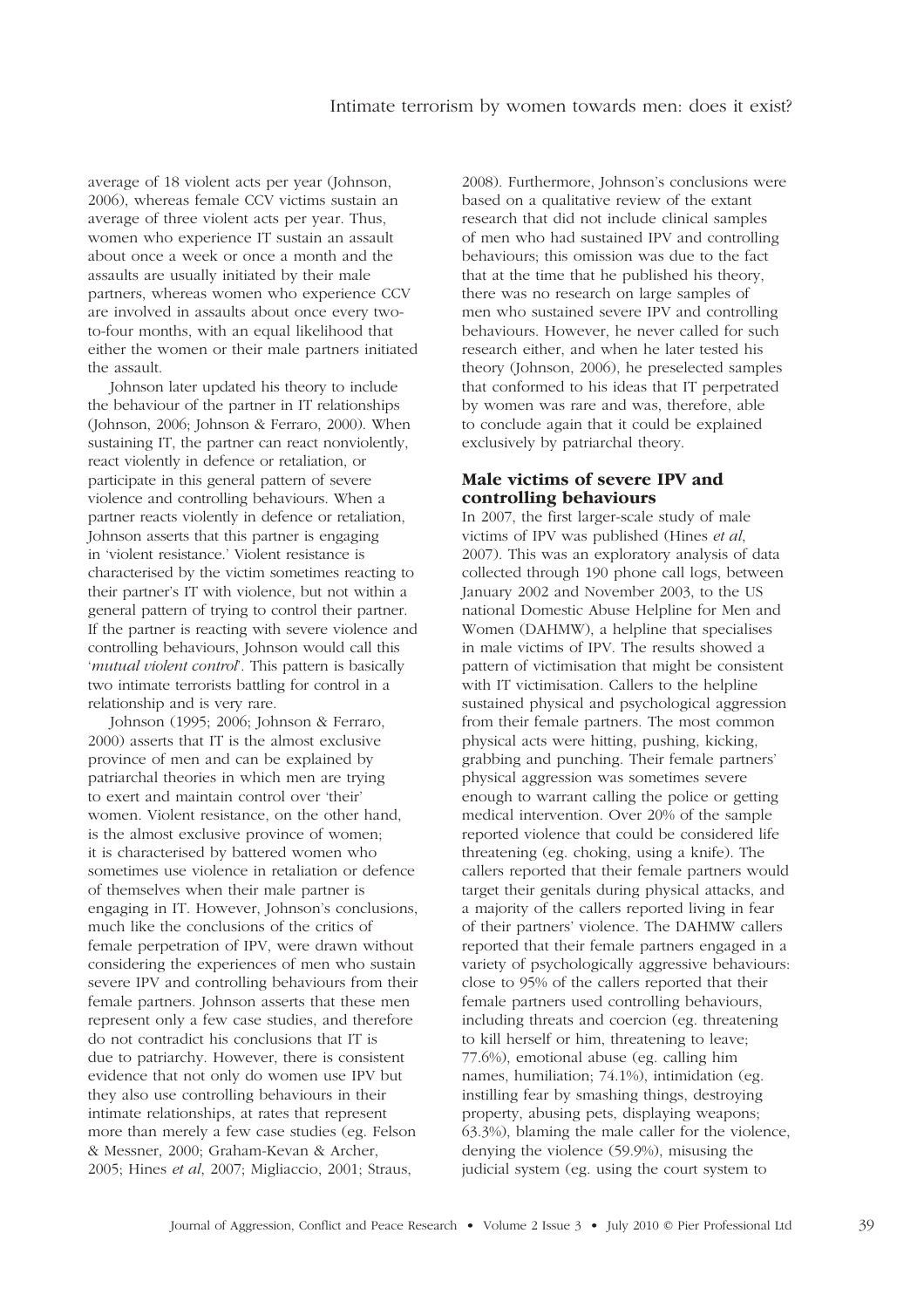gain sole custody of children; falsely obtaining a restraining order against the male caller; 49.0%), isolating the caller from family and friends (41.5%), controlling the household finances and not allowing the caller to see or use the chequebook or credit cards (38.1%) and using the children to keep the caller in the violent relationship (64.5%).

Although valuable in elucidating the experiences of men who sustain IPV from their female partners, this study is limited in a number of ways. For example, because the DAHMW is an advocacy helpline whose primary focus is not research, the data were not systemically collected (eg. the percentages of each type of IPV are based on men's spontaneous recall of their IPV experiences). Reliable and valid instruments were not used to gather data, and questions were not asked of the men in a systematic manner. Moreover, data from a comparison community sample were not collected, so no firm conclusions about CCV versus IT could be made. The current study improves on this research through the recruitment of a large number of men who were seeking help for IPV victimisation, and the use of reliable, valid, and consistent data collection instruments to gather information about their experiences of IPV. Moreover, we collected similar data on a community sample of men so that we could compare the IPV experiences of men seeking help for IPV victimisation with those of men in the community. These comparisons allowed us to draw conclusions about whether the male helpseekers in our sample can be considered victims of IT.

Given Johnson's (1995; 2006; Johnson & Ferraro, 2000) conceptualisation, we expect that:

- 1. CCV will mostly be found in the community sample of men. In other words, we expect that the community men's use of IPV and controlling behaviours will be similar to their female partner's use of IPV and controlling behaviours, that each partner will be equally likely to have initiated the last physical argument, and that their overall frequency of IPV will be less than that found in the helpseeking sample.
- 2. IT will be found in the helpseeking sample. Given that the female partners' use of IPV and controlling behaviours would theoretically resemble terroristic violence, the female partners of men in

the helpseeking sample are expected to use more physical IPV, severe psychological IPV, and controlling behaviours than both their male partners and the female partners of the men in the community sample. In addition, the helpseeking men will be injured more frequently than their partners and men in the community sample. We also expect that the female partners in the helpseeking sample will be the initiators of the assaults in almost all of the cases.

Finally, we explored the male helpseekers' reaction to their female partners' IT. As theorised by Johnson (2006), there are three ways the men can respond: non-violently; with violence but no controlling behaviours (violent resistance); or with levels of violence and controlling behaviours equal to their female partners (mutual violent control). We explored the male helpseekers' reactions by comparing their levels of IPV and controlling behaviours to both their female partners and the men in the community sample. Although Johnson would assert that it is unlikely that men engage in violent resistance, we predict that any violence by the men would be consistent with that found in shelter samples of battered women, and would be violent resistance.

# **Method**

## **Participants and procedure**

Two separate samples of male participants were recruited for this study: a helpseeking sample and a community sample. For both samples, the men had to speak English, live in the US, and be between the ages of 18 and 59 to be eligible; they also had to have been involved in an intimate relationship with a woman lasting at least one month in the previous year. In addition, to be eligible for the helpseeking sample, the men had to have sustained a physical assault from their female partner within the previous year, and they had to have sought help/assistance for their partner's violence. Help/assistance was broadly defined and included seeking help from formal sources such as hotlines, domestic violence agencies, the police, mental health and medical health professionals, lawyers and ministers, to more informal helpseeking efforts, such as talking with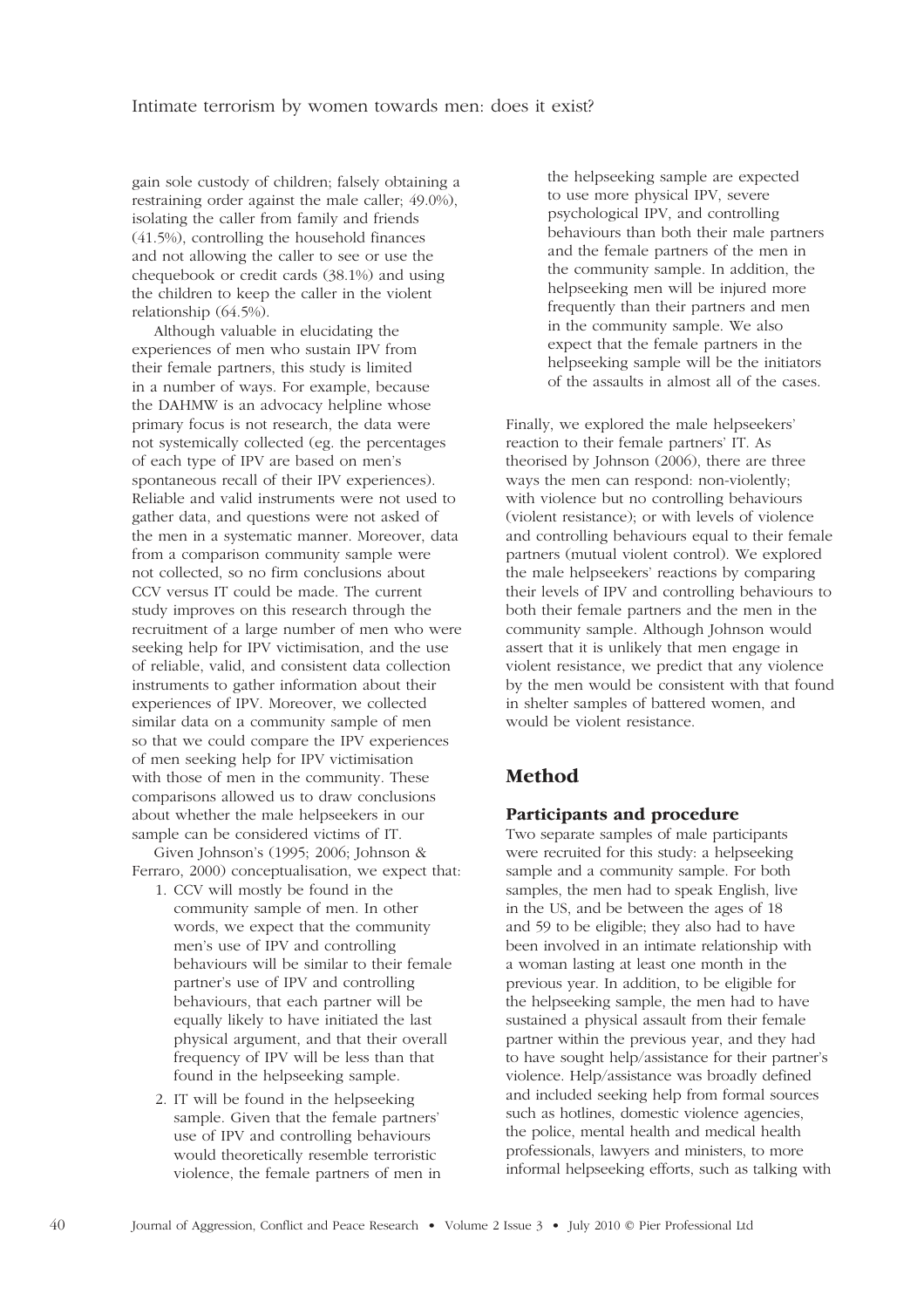friends and family members and searching the internet for information or support groups for male victims.

The helpseeking sample of men  $(n = 302)$ was recruited from a variety of sources, including the DAHMW, online websites, newsletters, blogs, and listservs that specialise in treatment of IPV, male victims of IPV, fathers' rights issues, divorced men's issues, men's health issues and men's rights issues. Men who called the DAHMW seeking assistance and who met the eligibility criteria were invited to participate in this study either by calling a survey research centre to complete the interview over the phone or by visiting the study website to complete an anonymous, secure version of the study questionnaire online. Men who saw an advertisement for the study online were directed to the study website to complete the online version of the study. Screener questions regarding the study criteria were on the first page of the survey, and men who were eligible were allowed to continue the survey. Men who did not meet the eligibility requirements were thanked for their time and were redirected to an 'exit page' of the survey. Sixteen men completed the interview over the phone; the remaining 286 completed it online. Demographics of the helpseeking sample can be found in *Table 1*.

Participants also included 520 men from the community. Approximately half of the community sample (*n* = 255) was recruited to participate in a phone version of the survey by a survey research centre, using a random digit dialing technique and CATI administration. The interviewers attempted to reach each phone number on 15 different days, at different times of the day, and made call-back appointments whenever possible. They also made refusal conversion efforts when appropriate. Because of low response rates (8%) during the first two months, advance letters were sent to potential participants informing them that they had been randomly selected to participate in a study focusing on how men and women get along, sponsored by the National Institutes of Health, and that they would be contacted within a week by a survey research centre interviewer. The response rate for the participants who received an advance letter was 15.5%. The overall response rate was 9.8%. The other half of the community sample  $(n = 265)$  was recruited through a panel of survey participants maintained by Survey Sampling, Inc. (SSI), to

complete an online version of the same survey. Email invitations were sent to 16,000 male SSI panel members inviting them to participate in a study on how men and women get along. They were directed to an anonymous, secure, online version of the survey. The first page of the survey included screener questions testing for eligibility. Eligible men were able to continue to the rest of the survey, whereas non-eligible men were thanked for their time. The survey was closed after we met our target sample size of 265 men. Because data collection was ceased when the target goal for the number of completed surveys was reached and we did not wait for all men who received invitations to complete the survey, response rates for the internet sample cannot be reliably calculated. Demographic information on the full community sample  $(n = 520)$  can be found in **Table 1**, and further information on the differences between the phone and online community samples can be found in Hines *et al* (in press).

The methods for this study were approved by the boards of ethics at the participating institutions. All the men participated anonymously and were apprised of their rights as study participants. Steps were taken to ensure their safety: at the completion of the survey, the participants were given information about obtaining help for IPV victimisation and how to delete the history on their internet web browser.

#### **Measures**

Both the helpseeking and community samples were given the same core questionnaires regarding demographics, aggressive behaviours that they and their female partners may have used in the previous year, more detailed information regarding their last physical argument (if applicable), their mental health, and various risk factors. The helpseeking sample was given additional questions pertaining to their specific helpseeking experiences in an aggressive relationship and what prevents them from leaving the relationship. Only the questionnaires used in the current analyses will be described below.

**Demographic information**. The men were asked basic demographic information about themselves and their partners, including age, race/ethnicity, personal income, education and occupation. The men were also asked about the current status of their relationship, the length of their relationship with their partners, how long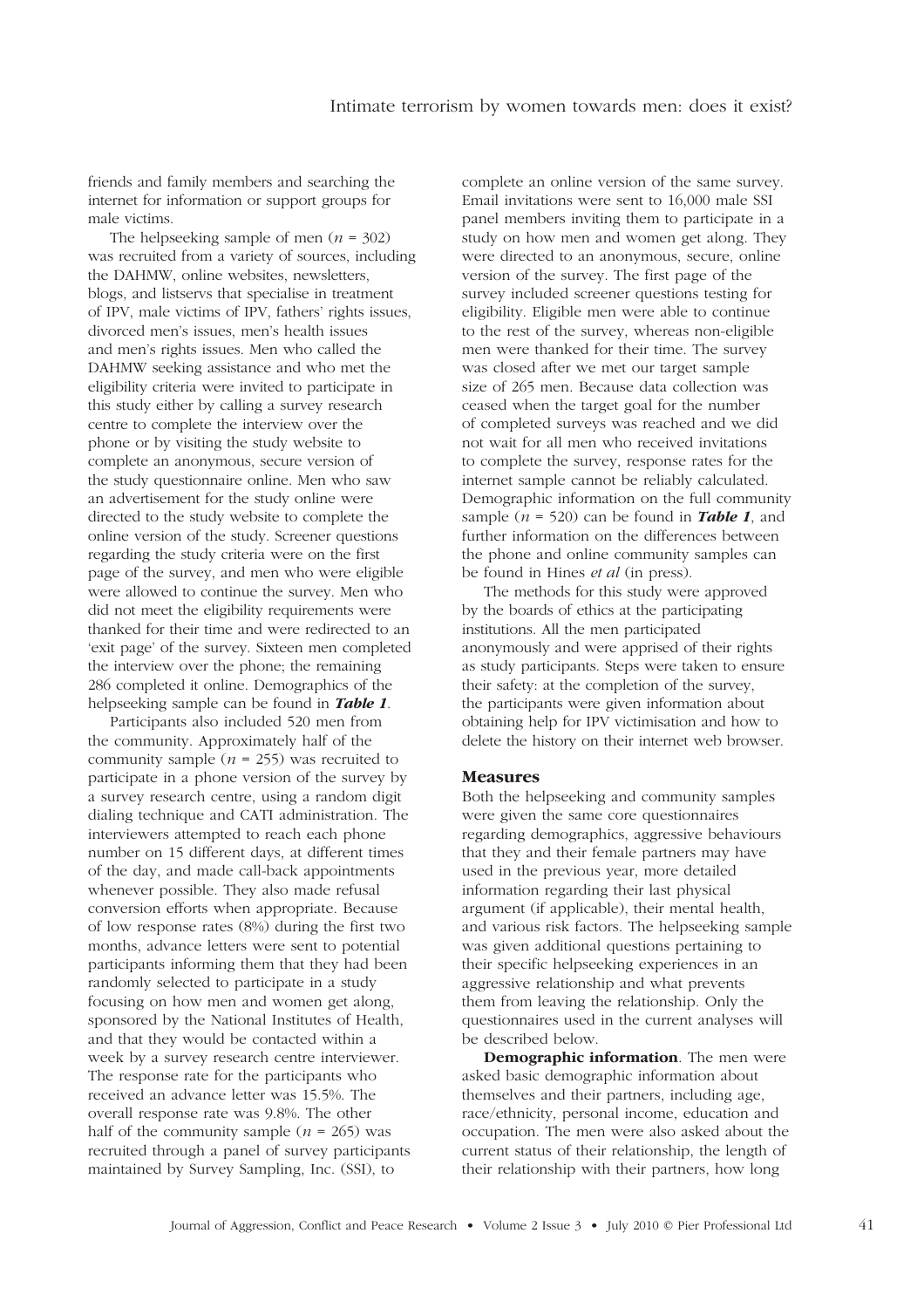| <b>Table 1: Demographics</b>              |                                                                |                                                              |               |
|-------------------------------------------|----------------------------------------------------------------|--------------------------------------------------------------|---------------|
|                                           | <b>Helpseeking</b><br>sample<br>$(n = 302)$<br>$%$ or $M$ (SD) | <b>Community</b><br>sample<br>$(n = 520)$<br>$%$ or $M$ (SD) | $\chi^2$ or t |
| Male participant demographics             |                                                                |                                                              |               |
| Age                                       | 40.49 (8.97)                                                   | 43.68 (10.88)                                                | $4.52***$     |
| White                                     | 86.8                                                           | 84.8                                                         | 0.59          |
| <b>Black</b>                              | 6.0                                                            | 8.3                                                          | 1.48          |
| Hispanic                                  | 5.0                                                            | 5.0                                                          | 0.00          |
| Asian                                     | 4.3                                                            | 3.1                                                          | 0.85          |
| Native American                           | 2.0                                                            | 1.0                                                          | 1.52          |
| Income                                    | \$50.44K (25.69)                                               | \$48.98K (26.13)                                             | 0.77          |
|                                           | $(n = 296)$                                                    | $(n = 508)$                                                  |               |
| Educational status <sup>1</sup>           | 4.40 (1.56)                                                    | 4.04(1.72)                                                   | $3.13***$     |
|                                           | $(n = 300)$                                                    | $(n = 514)$                                                  |               |
| Occupational status <sup>2</sup>          | 6.73(2.14)                                                     | 6.05(2.61)                                                   | $3.32**$      |
|                                           | $(n = 197)$                                                    | $(n = 376)$                                                  |               |
| Female partner demographics               |                                                                |                                                              |               |
| Age                                       | 37.91 (8.61)                                                   | 41.73 (11.37)                                                | $5.44***$     |
| White                                     | 74.2                                                           | 83.3                                                         | $9.85***$     |
| <b>Black</b>                              | 7.3                                                            | 6.0                                                          | 0.56          |
| Hispanic                                  | 7.6                                                            | 6.5                                                          | 0.34          |
| Asian                                     | 9.3                                                            | 4.6                                                          | $6.99**$      |
| Native American                           | 2.6                                                            | 2.1                                                          | 0.24          |
| Income                                    | \$30.13K (24.32)                                               | \$31.43K (23.65)                                             | 0.71          |
|                                           | $(n = 269)$                                                    | $(n = 462)$                                                  |               |
| Educational status <sup>1</sup>           | 3.82(1.90)                                                     | 3.78(1.76)                                                   | 0.32          |
|                                           | $(n = 299)$                                                    | $(n = 514)$                                                  |               |
| Occupational status <sup>2</sup>          | 6.84(1.68)                                                     | 6.73(1.69)                                                   | 0.70          |
|                                           | $(n = 195)$                                                    | $(n = 360)$                                                  |               |
| Relationship demographics                 |                                                                |                                                              |               |
| Currently in a relationship               | 56.3%                                                          | 95.8%                                                        | 193.70***     |
| Relationship length (months)              | 97.90 (82.06)                                                  | 164.90 (131.01)                                              | 8.93***       |
| Time since relationship ended (in months) | 6.10(7.69)                                                     | 3.56(2.16)                                                   | 1.31          |
| Minors involved in the relationship       | 73.2%                                                          | 45.3%                                                        | 64.60***      |
| Number of minors involved in relationship | 2.00(1.01)                                                     | 1.90(1.01)                                                   | 1.12          |

Intimate terrorism by women towards men: does it exist?

1 Educational status: 1 = Less than high school; 2 = High school graduate or GED; 3 = Some college/ trade school; 4 = Two-year college graduate; 5 = Four-year college graduate; 6 = Some graduate school; 7 = Graduate degree

<sup>2</sup> Occupational status:  $1$  = Elementary occupations;  $2$  = Plant and machine operators and assemblers;  $3$  = Craft and related trades workers;  $4$  = Skilled agricultural and fishery workers;  $5$  = Services workers and shop and market sale workers;  $6 =$  Clerks;  $7 =$  Technicians and associate professionals;  $8 =$ Professionals; 9 = Legislators, senior officials, managers

\*\**p* < .01, \*\*\* *p* < .001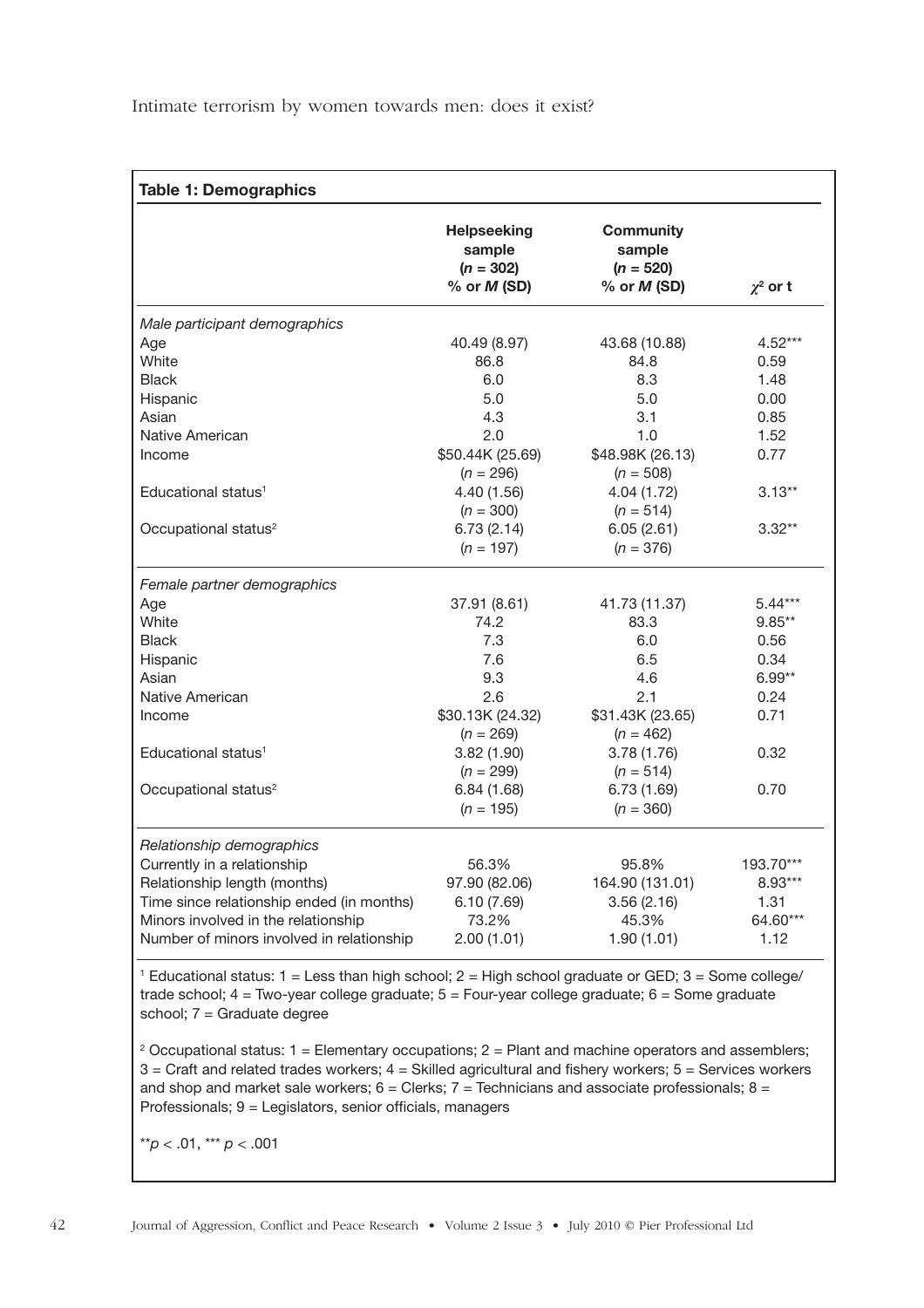ago the relationship ended (if applicable) and how many minor children were involved in that relationship, if any.

**Revised Conflict Tactics Scales (CTS2)**. The CTS2 (Straus *et al*, 1996) was used to measure the extent to which the men in the study perpetrated and sustained psychological, physical and sexual aggression, and injuries in their relationships. The items used for this study included five items assessing minor physical aggression (eg. grabbing, shoving, slapping), seven items assessing severe physical aggression (eg. beating up, using knife/gun), two items assessing minor injuries (eg. having a small cut or bruise), four items assessing severe injuries (eg. broken bone, passing out) and one item assessing sexual aggression (insisting on sex when the partner did not want to). The eight CTS2 items regarding psychological aggression were supplemented with seven items from the Psychological Maltreatment of Women Inventory (PMWI-F; Tolman, 1995).

Participants responded to items depicting each of the conflict tactics by indicating the number of times these tactics were used by the participant and his partner in the previous year. Participants indicated on a scale from 0 to 6 how many times they experienced each of the acts in the previous year:  $0 = 0$  times:  $1 = 1$ time;  $2 = 2$  times;  $3 = 3-5$  times;  $4 = 6-10$  times;  $5 = 11-20$  times;  $6 =$  more than 20 times. These data were then transformed in order to obtain an approximate count of the number of times each act occurred in the previous year, using the following scale:  $0 = 0$  acts in previous year:  $1 = 1$  act in the previous year;  $2 = 2$  acts in the previous year;  $3 = 4$  acts in the previous year;  $4$  $= 8$  acts in the previous year;  $5 = 16$  acts in the previous year;  $6 = 25$  acts in the previous year.

Because we supplemented the eight CTS2 psychological aggression items with seven items assessing controlling and monitoring behaviour, we conducted a principal axis factor analysis with varimax rotation to investigate subtypes of psychological aggression. We combined both

| Table 2: Summary of items and factor loadings from principal axis factoring with varimax |
|------------------------------------------------------------------------------------------|
| rotation of the 15 psychological aggression items                                        |

|                                                                              |       | <b>Factor loading</b> |       |             |
|------------------------------------------------------------------------------|-------|-----------------------|-------|-------------|
| Item                                                                         | 1     | 2                     | 3     | Communality |
| Your partner restricted your use of the phone                                | .67   |                       |       | .48         |
| Your partner did not allow you to leave the house                            | .64   |                       |       | .48         |
| Your partner prevented you from having access to<br>household income         | .62   |                       |       | .45         |
| Your partner restricted your use of car                                      | .61   |                       |       | .40         |
| Your partner did not allow you to see family/friends                         | .59   |                       |       | .50         |
| Your partner threatened to harm someone close to you                         | .44   |                       |       | .28         |
| Your partner monitored your time or made you account for your<br>whereabouts | .43   |                       |       | 48          |
| Your partner shouted or yelled at you                                        |       | .88                   |       | .75         |
| Your partner insulted or swore at you                                        |       | .79                   |       | .71         |
| Your partner stomped out of the room during a disagreement                   |       | .59                   |       | .50         |
| Your partner did something to spite you                                      |       | .52                   |       | .60         |
| Your partner called you fat or ugly                                          |       |                       | .69   | .49         |
| Your partner threatened to hit or throw something at you                     |       |                       | .61   | .55         |
| Your partner called you a lousy lover                                        |       |                       | .57   | .50         |
| Your partner intentionally destroyed something belonging to you              |       |                       | .52   | .49         |
| Eigenvalues                                                                  | 3.02  | 2.85                  | 2.18  |             |
| % of variance                                                                | 20.11 | 18.99                 | 14.55 |             |

*Note: Factor 1 = Controlling behaviours; Factor 2 = Minor psychological aggression; Factor 3 = Severe psychological aggression*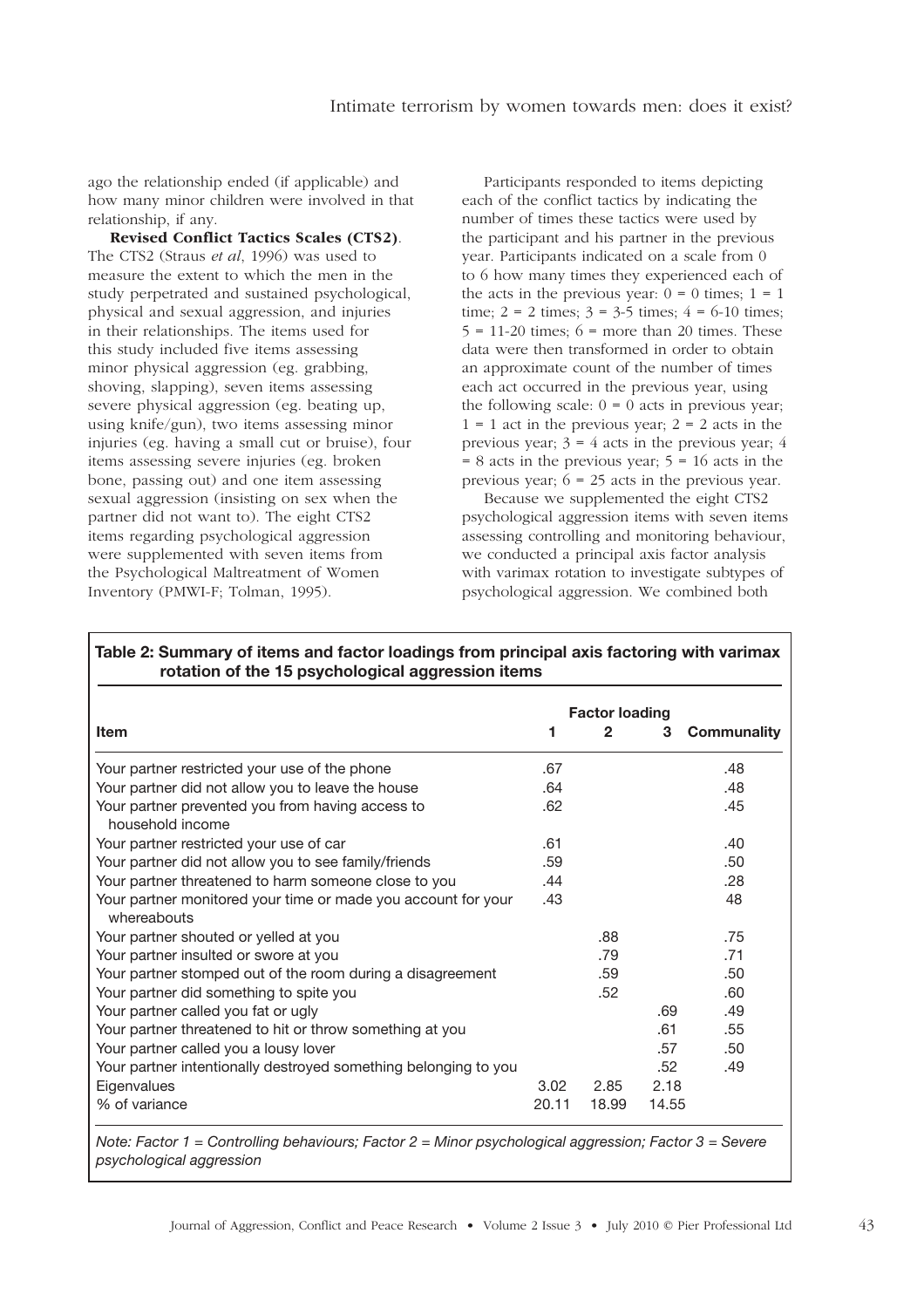the helpseeking and community samples to achieve greater stability of the factor solution and used the victimisation items because they had more variability than the perpetration items. The results of the factor analysis (*Table 2*) revealed three factors with eigenvalues greater than 1: controlling behaviours; minor psychological aggression; and severe psychological aggression. The existence of three factors was confirmed by investigation of the scree plot.

For the present article, we calculated both a dichotomous variable and a chronicity variable for each scale of the CTS2. The dichotomous variable indicates the presence or absence of each type of IPV and thus can be used to indicate the prevalence of perpetration and victimisation of each type of IPV. Chronicity is the frequency with which the participant and his partner used each type of IPV, among only those who indicated that a given type of IPV had been used. Thus, the lower bound of the chronicity variables would be 1 (indicating that that person used one act of that type of aggression in the past year) because participants and their partners who did not use that particular type of IPV would be removed.

The CTS2 has been shown to have good construct and discriminant validity and good reliability, with internal consistency coefficients ranging from .79 to .95 (Straus *et al*, 1996). Reliability statistics for the current samples, calculated using frequency scores that include all zeros, ranged from .60 (minor injury) to .76 (minor physical aggression) for the perpetration items and .26 (severe injury) to .93 (minor physical aggression) for the victimisation items. Lower alpha coefficients typically occurred in scales with few items and representing rare events (eg. injuries). For all other scales, alpha coefficients were typically above .75.

**Follow-up questions**. Following the CTS2, we gathered specific information about the most recent violent episode. These questions were asked of all men in the helpseeking sample and any men in the community sample who reported experiencing at least one violent episode within the previous year. Among the questions asked, the two that will be included in the present study are: who was the first to ever use physical aggression in the relationship and who hit whom first in the last physical argument.

# **Results**

## **Comparisons of IPV perpetration between men and women within each sample**

Our first series of analyses compared men and their partners on the men's reports of IPV perpetration by both partners. Because these are paired variables (ie. we are using the men's reports on both variables), McNemar's test statistic was used when comparing the prevalence of all types of IPV. However, caution should be taken when interpreting these results because, overall, studies show that although men and women tend to provide congruent reports on women's perpetration of IPV, individuals do tend to under-report their own perpetration of IPV (Archer, 1999). Note, though, that it is the difference between samples in the magnitude of the sex differences that is informative to the purpose of this study.

Among the helpseeking sample, female partners were reported by the male participants to have used all types of IPV at significantly higher rates than the male participants (see *Table 3*). When examining their frequency of aggression within the previous year, we see that among those who used aggression, female partners were reported to have used these types of aggressive behaviours at 1.72 times (insisting on sex) to more than six times (physical IPV) the frequency of the male participants (see *Table 4*). Note that significance testing cannot be conducted for these sex differences in frequencies, yet the magnitude of these differences, in comparison to the magnitude of the sex differences in the community sample (presented in the lower parts of *Tables 3* and *4*), are meaningful when assessing whether the IPV is CCV or IT.

For the community sample, a different pattern emerged. Male participants and female partners engaged in minor psychological, severe psychological, sexual (ie. insisting on sex), minor physical and total physical aggression at relatively equal rates (bottom of *Table 3*), although female partners were reported to have engaged in significantly higher rates of controlling behaviours and severe physical aggression. In addition, within male participants and their female partners who were reported to have engaged in any of these aggressive acts, the relative frequency of aggression within the previous year was approximately equal for all types of aggression (bottom of *Table 4*).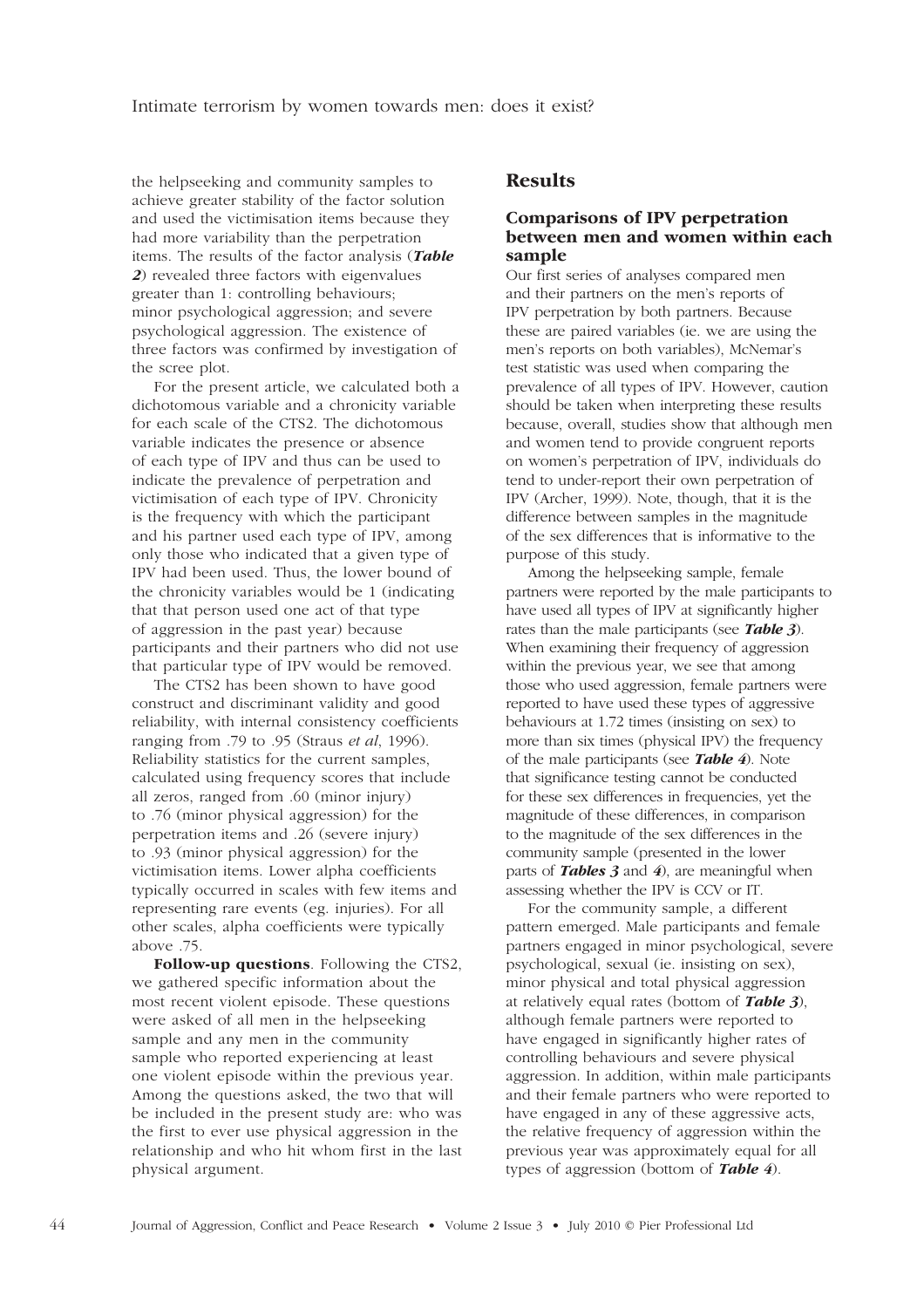## **Differences between helpseeking and community samples in rates and frequency of IPV**

To investigate whether there were differences between samples in the prevalence of each type of IPV, logistic regressions were conducted using the presence and absence of each type of IPV as the dependent variable and sample type (helpseeking versus community) as the independent variable. Because there were demographic differences between the two samples, correlations were conducted to investigate possible covariates to include in the regression models. The only demographic variables that consistently correlated with the various types of IPV were participant's age, partner's age, whether the participant was currently involved in a relationship with his partner, the length of the relationship, and whether minor children were involved. Participant's age, partner's age, and relationship length were highly intercorrelated (*r*'s = .55-.85,

 $p \leq 0.001$ ); therefore, to maintain adequate power and avoid multicollinearity, only participant's age was used as a possible covariate because it is likely to be the most reliable variable. Thus, possible covariates in all logistic regressions included age, whether the participant was currently in a relationship, and whether minors were involved in the relationship. For each regression, nonsignificant covariates were removed to increase power to detect effects. To correct for multiple tests of the same hypothesis, Bonferonni corrections were employed.

To investigate whether there were differences between samples in the chronicity of IPV used by male participants and their female partners among those who used IPV, negative binomial regression analyses were conducted. Because the chronicity data represented counts of the number of aggressive acts used or sustained in the previous year, the data were positively skewed. Furthermore, as shown in *Table 4*, the standard deviations

|                                   | % of female<br>partners who<br>perpetrated | % of male<br>participants who<br>perpetrated | $\chi^2$  |
|-----------------------------------|--------------------------------------------|----------------------------------------------|-----------|
| Helpseeking sample                |                                            |                                              |           |
| Minor psychological               | 100.0                                      | 95.4 <sup>a</sup>                            | $12.07*$  |
| Severe psychological              | 96.0 <sup>a</sup>                          | 40.1 <sup>a</sup>                            | $163.15*$ |
| Controlling behaviours            | 93.4 <sup>a</sup>                          | 45.7 <sup>a</sup>                            | 134.53*   |
| Insisting on sex                  | 41.1 <sup>a</sup>                          | 13.6                                         | 58.47*    |
| Minor physical                    | 98.7 <sup>a</sup>                          | 53.3 <sup>a</sup>                            | 133.07*   |
| Severe physical                   | 90.4 <sup>a</sup>                          | $19.5^{\circ}$                               | 208.12*   |
| Total physical (minor and severe) | 100.0                                      | 55.0 <sup>a</sup>                            | 134.01*   |
| Community sample                  |                                            |                                              |           |
| Minor psychological               | 73.7                                       | 73.1                                         | 0.10      |
| Severe psychological              | 13.7                                       | 10.4                                         | 4.49      |
| Controlling behaviours            | 20.0                                       | 11.5                                         | $29.82*$  |
| Insisting on sex                  | 9.9                                        | 12.7                                         | 4.36      |
| Minor physical                    | 15.4                                       | 13.1                                         | 3.03      |
| Severe physical                   | 5.8                                        | 2.3                                          | $11.12*$  |
| Total physical (minor and severe) | 16.3                                       | 13.8                                         | 3.35      |

*Note: tests of significant differences between male participants and their female partners were conducted using McNemar's test. For each sample, a Bonferonni correction was employed to test for significant differences (.05/8 = .006).* 

*a Indicates a significant difference between the helpseeking and community samples, after controlling for significant covariates and employing a Bonferonni adjustment, p < .006*

*\* p < .006*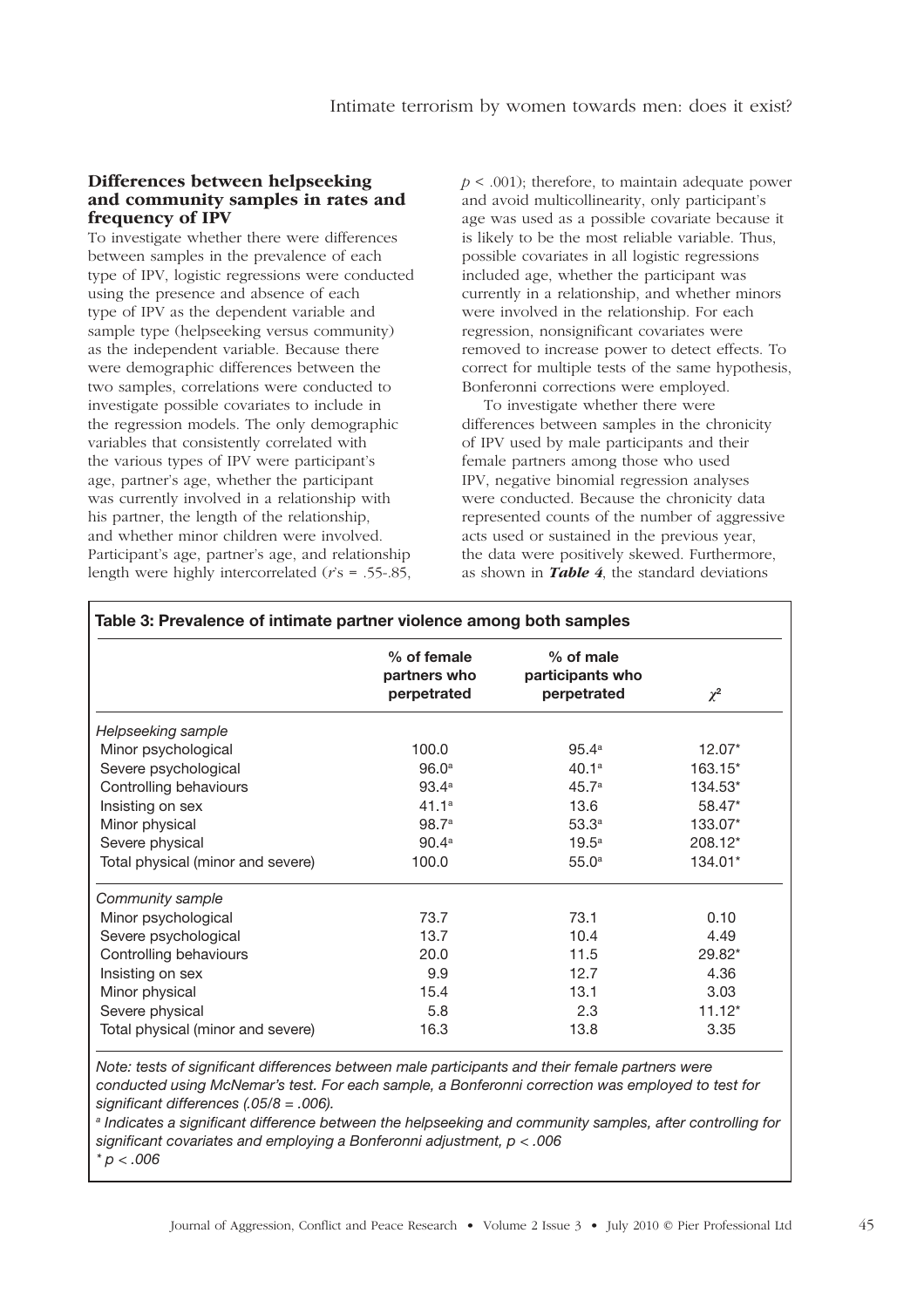| Intimate terrorism by women towards men: does it exist? |  |  |  |  |  |  |  |
|---------------------------------------------------------|--|--|--|--|--|--|--|
|---------------------------------------------------------|--|--|--|--|--|--|--|

|                                 | Female partners'<br>perpetration<br>M(SD) | Male participants'<br>perpetration<br>M(SD) | Ratio<br>(F/M) |
|---------------------------------|-------------------------------------------|---------------------------------------------|----------------|
| Helpseeking sample              |                                           |                                             |                |
| Minor psychological             | 65.12 (24.15)<br>$(n = 302)$              | 27.88 (23.40)<br>$(n = 288)$                | 2.33           |
| Severe pychological             | 28.90 (26.20)<br>$(n = 290)$              | 5.74(8.59)<br>$(n = 121)$                   | 5.03           |
| Controlling behaviours          | 42.62 (36.25)<br>$(n = 282)$              | 7.20 (8.99)<br>$(n = 138)$                  | 5.92           |
| Insisting on sex                | 9.60(8.48)<br>$(n = 124)$                 | 5.59(7.31)<br>$(n = 41)$                    | 1.72           |
| Minor physical                  | 32.01 (34.33)<br>$(n = 298)$              | 6.17(11.83)<br>$(n = 161)$                  | 5.19           |
| Severe physical                 | 16.74 (22.06)<br>$(n = 273)$              | 4.86(6.52)<br>$(n = 59)$                    | 4.55           |
| Total physical (minor + severe) | 46.72 (53.48)<br>$(n = 302)$              | 7.71 (14.25)<br>$(n = 166)$                 | 6.07           |
| Community sample                |                                           |                                             |                |
| Minor psychological             | 16.82 (19.49)<br>$(n = 383)$              | 15.38 (17.74)<br>$(n = 380)$                | 1.09           |
| Severe psychological            | 9.13(13.26)<br>$(n = 71)$                 | 6.07(14.49)<br>$(n = 54)$                   | 1.50           |
| Controlling behaviours          | 11.36 (16.31)<br>$(n = 104)$              | 12.29 (16.99)<br>$(n = 60)$                 | 0.92           |
| Insisting on sex                | 6.82(7.88)<br>$(n = 51)$                  | 7.41 (8.30)<br>$(n = 66)$                   | 0.92           |
| Minor physical                  | 8.66 (19.18)<br>$(n = 80)$                | 7.01 (14.27)<br>$(n = 68)$                  | 1.24           |
| Severe physical                 | 11.54 (24.08)<br>$(n = 30)$               | 12.35 (26.75)<br>$(n = 12)$                 | 0.93           |
| Total physical (minor + severe) | 12.22 (33.29)<br>$(n = 85)$               | 8.68 (24.21)<br>$(n = 72)$                  | 1.41           |

*Note: pairwise comparisons within samples cannot be conducted because only those pairs in which both members of the couple used a given type of aggression would be included. <sup>1</sup>Chronicity is the average number of aggressive acts used by those participants who reported any of the corresponding aggressive acts.*

were greater than the means for most of the aggression variables. Therefore, negative binomial regression analyses were conducted using the type of sample as the predictor and the chronicity of each of the aggression types as dependent variables (see Hutchinson & Holtman, 2005, for a discussion of the use of negative binomial regression to analyse count data of infrequently occurring events). As with the logistic regressions, possible covariates in all negative binomial regressions included age, whether the participant was currently in a relationship, and whether minors were involved in the relationship, and nonsignificant covariates were removed to increase power to detect effects. Goodness-of-fit of negative binomial regression models was evaluated by examining whether the deviance divided by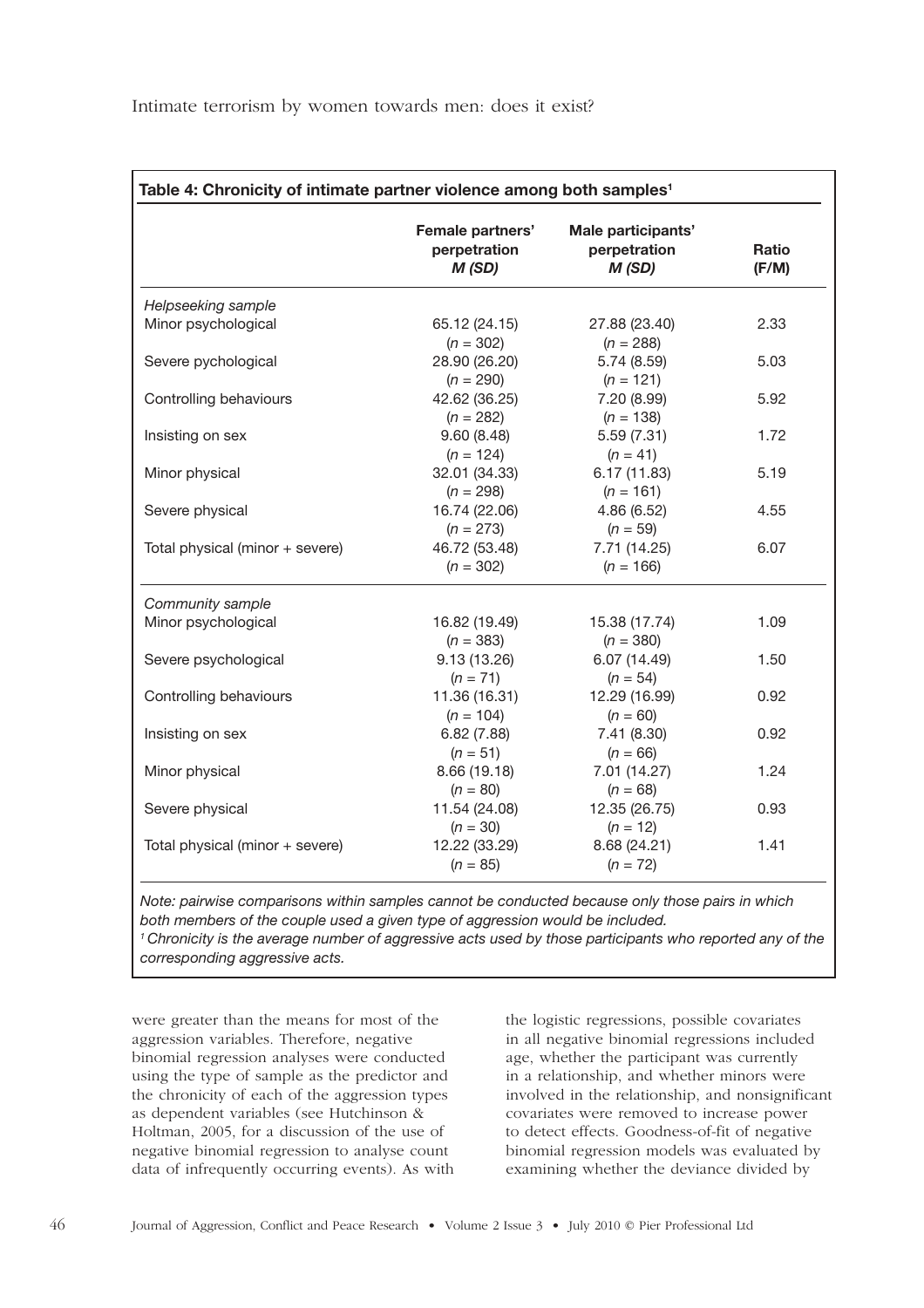the degrees of freedom (ie. deviance/df) was close to 1.00. If so, the significance of the sample type was then evaluated.

**Female partners' use of IPV**. Logistic regression analyses showed that, according to the male participants' reports, female partners of men in the helpseeking sample were significantly more likely than the female partners of men in the community sample to use all types of IPV. (Logistic regression could not be performed on minor psychological aggression or total physical aggression because all female partners in the helpseeking sample reportedly committed those types of aggression.) For severe psychological aggression,  $\chi^2$  (2, N =  $822$ ) = 613.46,  $p < .001$ , controlling behaviours,  $\chi^2$  (2, *N* = 822) = 470.48, *p* < .001, insisting on sex,  $\chi^2$  (2,  $N = 822$ ) = 152.62,  $p < .001$ , minor physical  $\chi^2$  (2,  $N = 822$ ) = 655.34,  $p < .001$ , and severe physical aggression,  $\chi^2$  (2,  $N = 822$ ) = 670.19,  $p < 0.001$ , the overall regression models were significant. After controlling for significant covariates, the type of sample significantly predicted women's use of severe psychological aggression, Wald =  $240.33$ ,  $p < .001$ , controlling behaviours, Wald =  $240.72$ ,  $p < .001$ , insistence on sex, Wald = 53.31, *p* < .001, minor physical, Wald = 133.57,  $p < .001$ , and severe physical aggression, Wald =  $283.31$ ,  $p < .001$ . Specifically, in comparison to female partners in the community sample, female partners in the helpseeking sample were reportedly 147.15 times more likely to use severe psychological aggression, 53.67 times more likely to use controlling behaviours, 5.28 times more likely to insist on sex when her partner did not want to, 406.84 times more likely to use minor physical aggression, and 122.39 times more likely to use severe physical aggression.

Moreover, negative binomial regressions showed that among women who reportedly used each type of IPV respectively, female partners in the helpseeking sample used significantly more minor psychological aggression, severe psychological aggression, controlling behaviours, minor physical aggression, severe physical aggression and total physical aggression in the previous year than female partners in the community sample (*Table 5*). However, when investigating the frequency with which female partners insisted on sex just among those who were reported to have done that, negative binomial regressions revealed that there were no significant differences between samples.

**Male participants' use of IPV**. For all types of psychologically and physically aggressive behaviours, logistic regression analyses showed that men in the helpseeking sample were significantly more likely to use aggression than men in the community sample. Specifically, for each type of aggression, the overall logistic regression models were significant (minor psychological:  $\chi^2$  (2,  $N = 822$ ) = 77.89,  $p < .001$ ; severe psychological:  $\chi^2$  (2, *N* = 822) = 105.16, *p*  $<$  .001; controlling behaviours:  $\chi^2$  (2, *N* = 822) = 130.03,  $p < .001$ ; total physical:  $\chi^2$  (2,  $N = 822$ ) = 192.15,  $p < .001$ , minor physical:  $\chi^2$  (2,  $N = 822$ )  $= 185.78, p < .001,$  and severe physical:  $\chi^2$  (2, *N*  $= 822$ ) = 94.05, *p* < .001), and after controlling for significant covariates, the type of sample predicted men's use of minor psychological aggression, Wald =  $44.65$ ,  $p < .001$ , severe psychological aggression, Wald = 84.45, *p* < .001, controlling behaviours, Wald =  $98.31, p \leq$ .001, any physical aggression, Wald = 129.44,  $p \leq 0.001$ , minor physical aggression, Wald = 126.47,  $p < .001$ , and severe physical aggression. Wald =  $47.99$ ,  $p < .001$ . Men in the helpseeking sample were 7.06 times more likely to use minor psychological aggression, 5.58 times more likely to use severe psychological aggression, 6.04 times more likely to use controlling behaviours, 7.46 times more likely to use any physical aggression, 7.43 times more likely to use minor physical aggression, and 9.93 times more likely to use severe physical aggression than men in the community sample.

However, when we look at differences in frequency of aggressive behaviours among just those men who reported using each type of aggression (*Table 5*), we find a mixed picture. Negative binomial regressions showed that among men who used minor psychological aggression, male participants in the helpseeking sample used significantly more minor psychological aggression than male participants in the community sample; for severe psychological aggression, there were no differences between samples in frequency; and among men who used controlling behaviours, male participants in the helpseeking sample used significantly *fewer* controlling behaviours than male participants in the community sample. For physical IPV, there were no differences between samples in the frequency with which they used total or minor physical aggression in the past year; moreover, among men who used severe physical aggression, men in the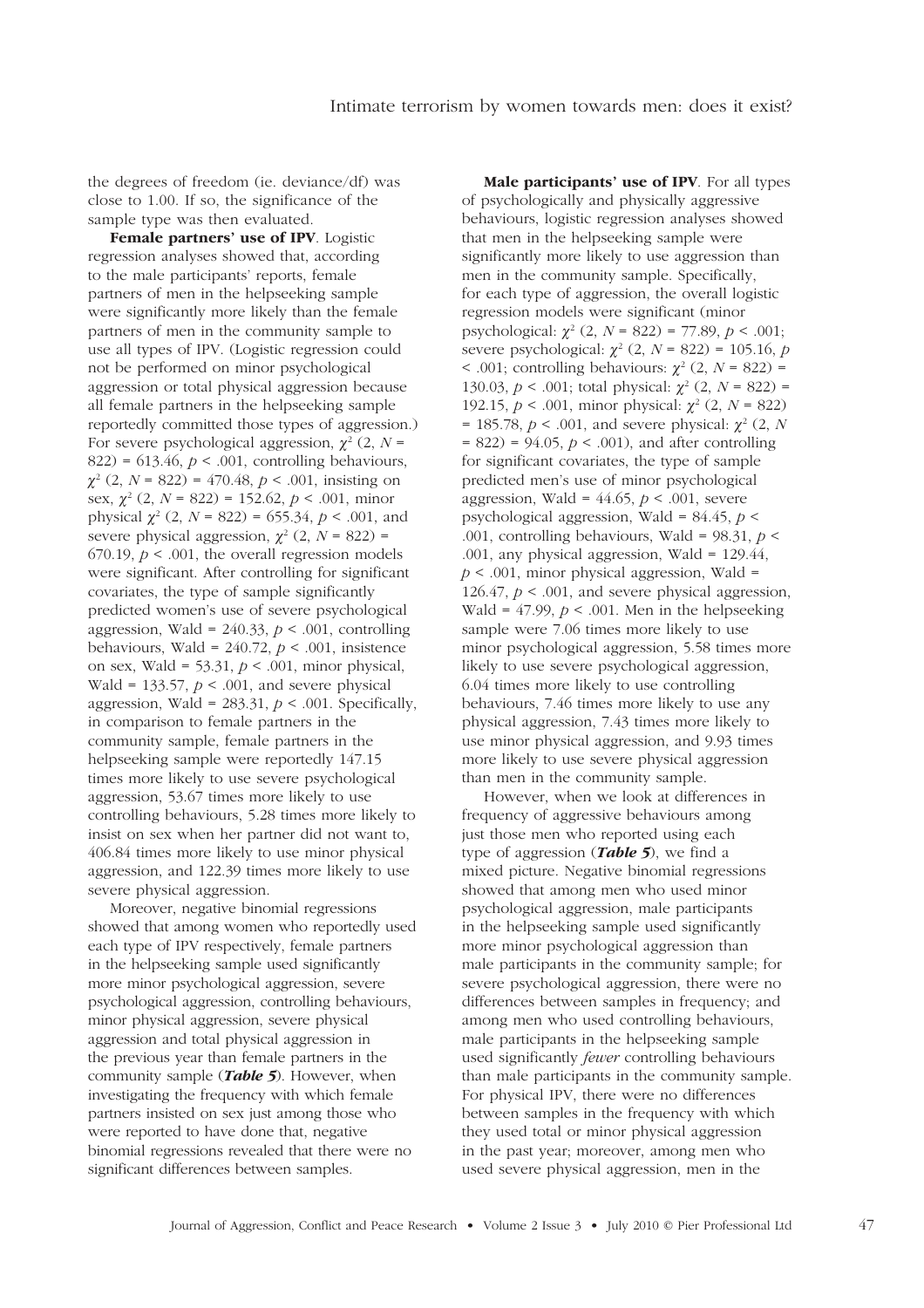| <b>Variable</b>                   | B                                                           | <b>SEB</b> | Wald $\chi^2$ |
|-----------------------------------|-------------------------------------------------------------|------------|---------------|
| Female partners' use of IPV       |                                                             |            |               |
|                                   | Minor psychological: goodness-of-fit: deviance/df = .78     |            |               |
| Minors involved <sup>1</sup>      | 0.19                                                        | .08        | $5.19*$       |
| Sample type <sup>2</sup>          | 1.32                                                        | .08        | 264.89***     |
|                                   | Severe psychological: goodness-of-fit: deviance/df = 1.04   |            |               |
| Sample type <sup>2</sup>          | 1.15                                                        | .14        | 69.18***      |
|                                   | Controlling behaviours: goodness-of-fit: deviance/df = 1.03 |            |               |
| Sample type <sup>2</sup>          | 1.32                                                        | .12        | 124.06***     |
|                                   | Sexual: goodness-of-fit: deviance/df = 0.83                 |            |               |
| Sample type <sup>2</sup>          | 0.34                                                        | .18        | 3.72          |
|                                   | Minor physical: goodness-of-fit: deviance/df = $1.18$       |            |               |
| Age                               | $-0.02$                                                     | .01        | $9.81**$      |
| Sample type <sup>2</sup>          | 1.34                                                        | .13        | 102.63***     |
|                                   | Severe physical: goodness-of-fit: deviance/df = 1.31        |            |               |
| Age                               | $-0.03$                                                     | .01        | 23.68***      |
| Current relationship <sup>3</sup> | 0.35                                                        | .13        | $7.91**$      |
| Minors involved <sup>1</sup>      | $-0.32$                                                     | .14        | $5.19*$       |
| Sample type <sup>2</sup>          | 0.74                                                        | .21        | 12.11***      |
|                                   | Total physical: goodness-of-fit: deviance/df = 1.35         |            |               |
| Age                               | $-0.02$                                                     | .01        | $17.17***$    |
| Sample type <sup>2</sup>          | 1.40                                                        | .13        | 120.14***     |
| Male participants' use of IPV     |                                                             |            |               |
|                                   | Minor psychological: goodness-of-fit: deviance/df = 1.02    |            |               |
| Age                               | $-0.01$                                                     | .01        | $7.62**$      |
| Minors involved <sup>1</sup>      | 0.19                                                        | .08        | $4.90*$       |
| Sample type <sup>2</sup>          | 0.54                                                        | .08        | 41.28***      |
|                                   | Severe psychological: goodness-of-fit: deviance/df = 1.20   |            |               |
| Sample type <sup>2</sup>          | $-0.06$                                                     | .18        | 0.10          |
|                                   | Controlling behaviours: goodness-of-fit: deviance/df = 1.09 |            |               |
| Current relationship <sup>3</sup> | $-0.55$                                                     | .17        | $10.11***$    |
| Sample type <sup>2</sup>          | $-0.78$                                                     | .18        | 19.13***      |
|                                   | Sexual: goodness-of-fit: deviance/df = 1.24                 |            |               |
| Sample type <sup>2</sup>          | $-0.28$                                                     | .21        | 1.74          |
|                                   | Minor physical: goodness-of-fit: deviance/df = $1.24$       |            |               |
| Minors involved <sup>1</sup>      | $-0.48$                                                     | .16        | $9.48**$      |
| Sample type <sup>2</sup>          | 0.02                                                        | .16        | 0.02          |
|                                   | Severe physical: goodness-of-fit: deviance/df = 1.21        |            |               |
| Sample type <sup>2</sup>          | $-0.93$                                                     | .33        | 7.89**        |
|                                   | Total physical: goodness-of-fit: deviance/df = 1.42         |            |               |
| Age                               | $-0.02$                                                     | .01        | $5.03*$       |
| Minors involved <sup>1</sup>      | $-0.51$                                                     | .15        | $11.17***$    |
| Sample type <sup>2</sup>          | 0.01                                                        | .16        | 0.01          |

*1 Minors involved: 1 = Yes, 0 = No*

*2 Sample type: 1 = Helpseeking, 0 = Community*

*3 Current relationship: 1 = Current, 0 = Past*

*\* p < .05, \*\* p < .01, \*\*\* p < .001*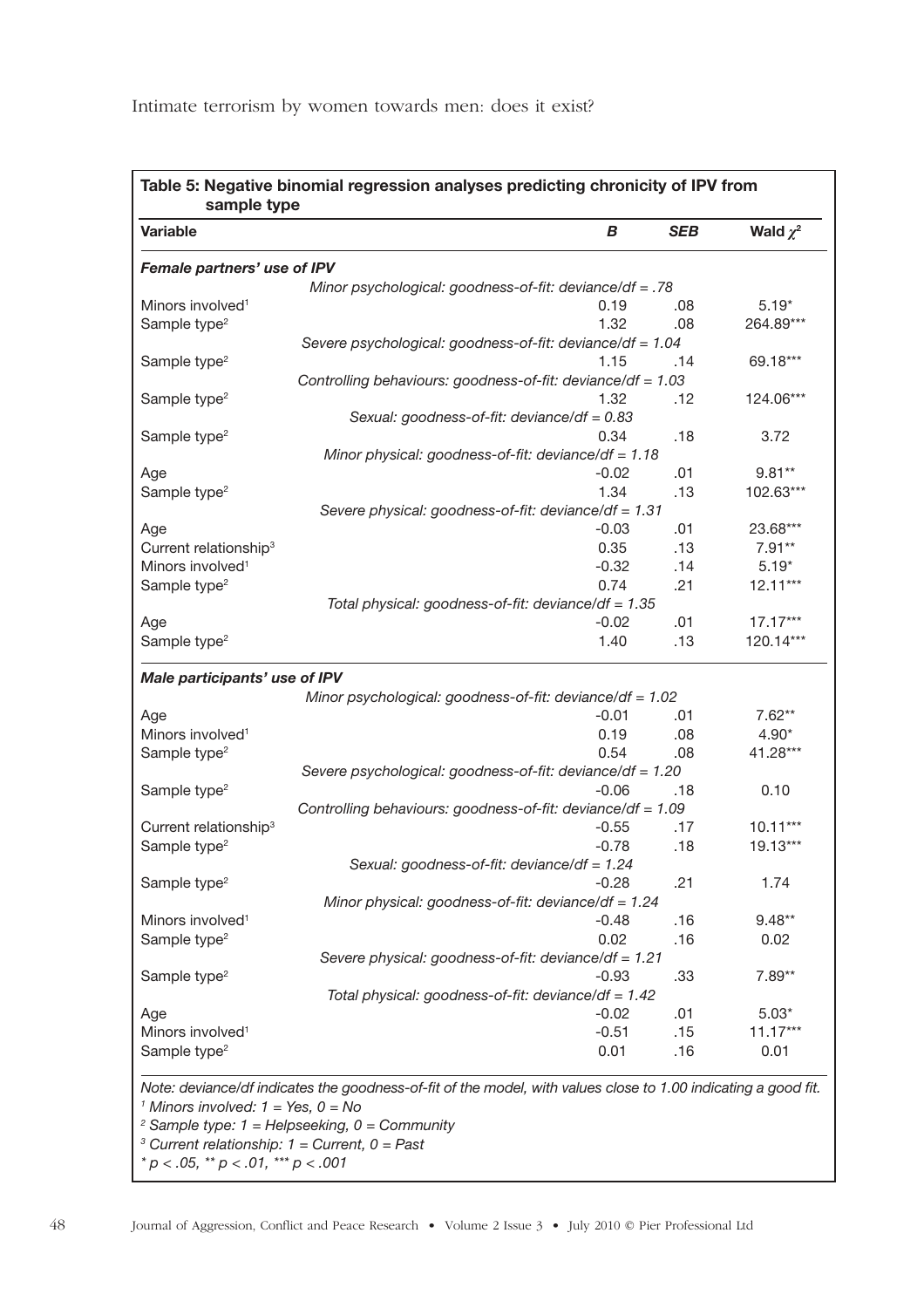community sample used significantly more severe physical aggression in the previous year.

For insisting on sex, after controlling for age and whether the relationship was current, logistic regressions revealed that the type of sample did not predict men's insistence on sex when his partner did not want to, Wald = 2.35, *ns*. In addition, among men who insisted on sex, negative binomial regression showed that there were no differences between samples in the frequency with which they did this (*Table 5*).

## **Comparisons between men and women within each sample of injuries sustained**

In the helpseeking sample, McNemar's test showed that male participants reported that they were injured at significantly higher rates than their female partners in the previous year (*Table 6*). Moreover, within just the male participants and their female partners who reportedly sustained injuries, the male participants reported that they were injured at 1.52 times (severe injuries) to 2.25 times (total injuries) the frequency of their female partners (*Table 7*).

In the community sample, a different picture emerged, with McNemar's test revealing no significant differences between male participants and their female partners in the rates of overall, minor or severe injuries (bottom of *Table 6*), and with female partners sustaining more injuries in the previous year than the male participants (bottom of *Table 7*).

## **Differences between the helpseeking and community samples in injuries**

Logistic regression analyses showed that men in the helpseeking sample were significantly more likely than men in the community sample to sustain injuries. For injuries overall,  $\chi^2$  (1, N = 822) = 532.34, *p* < .001, and for both minor,  $\chi^2$  (1, *N* = 822) = 534.64, *p* < .001, and severe injuries,  $\chi^2$  (2,  $N = 822$ ) = 206.47,  $p < .001$ , the overall regression models were significant. After controlling for significant covariates, the type of sample significantly predicted men's total injuries, Wald = 287.57, *p* < .001, minor injuries, Wald  $= 272.20, p \le 0.001$ , and severe injuries, Wald  $= 67.89, p < .001$ . Specifically, in comparison to men in the community sample, men in the helpseeking sample were 86.64 times more likely to sustain any injury, 95.97 times more likely to sustain a minor injury and 24.75 times more likely to sustain a severe injury. Negative binomial regression analyses showed that among men from both samples who were injured, men in the helpseeking sample sustained significantly

|                    | % of male<br>participants<br>who sustained | % of female<br>partners<br>who sustained | $\chi^2$ |
|--------------------|--------------------------------------------|------------------------------------------|----------|
| Helpseeking sample |                                            |                                          |          |
| Minor injuries     | $77.5^{\circ}$                             | 25.2 <sup>a</sup>                        | 150.30** |
| Severe injuries    | 35.1a                                      | 7.3 <sup>a</sup>                         | 70.30**  |
| Total injuries     | $78.5^{\circ}$                             | 26.2 <sup>a</sup>                        | 150.30** |
| Community sample   |                                            |                                          |          |
| Minor injuries     | 3.5                                        | 4.2                                      | 0.75     |
| Severe injuries    | 1.5                                        | 1.0                                      | 0.80     |
| Total injuries     | 4.0                                        | 4.6                                      | 0.31     |

*Note: tests of significant differences between male participants and their female partners were conducted using McNemar's test. For each sample, a Bonferonni correction was employed to test for significant differences (.05/3 = .02).* 

*a Indicates a significant difference between the helpseeking and community samples, after controlling for significant covariates and employing a Bonferonni adjustment, p < .006*

*\*\* p < .001*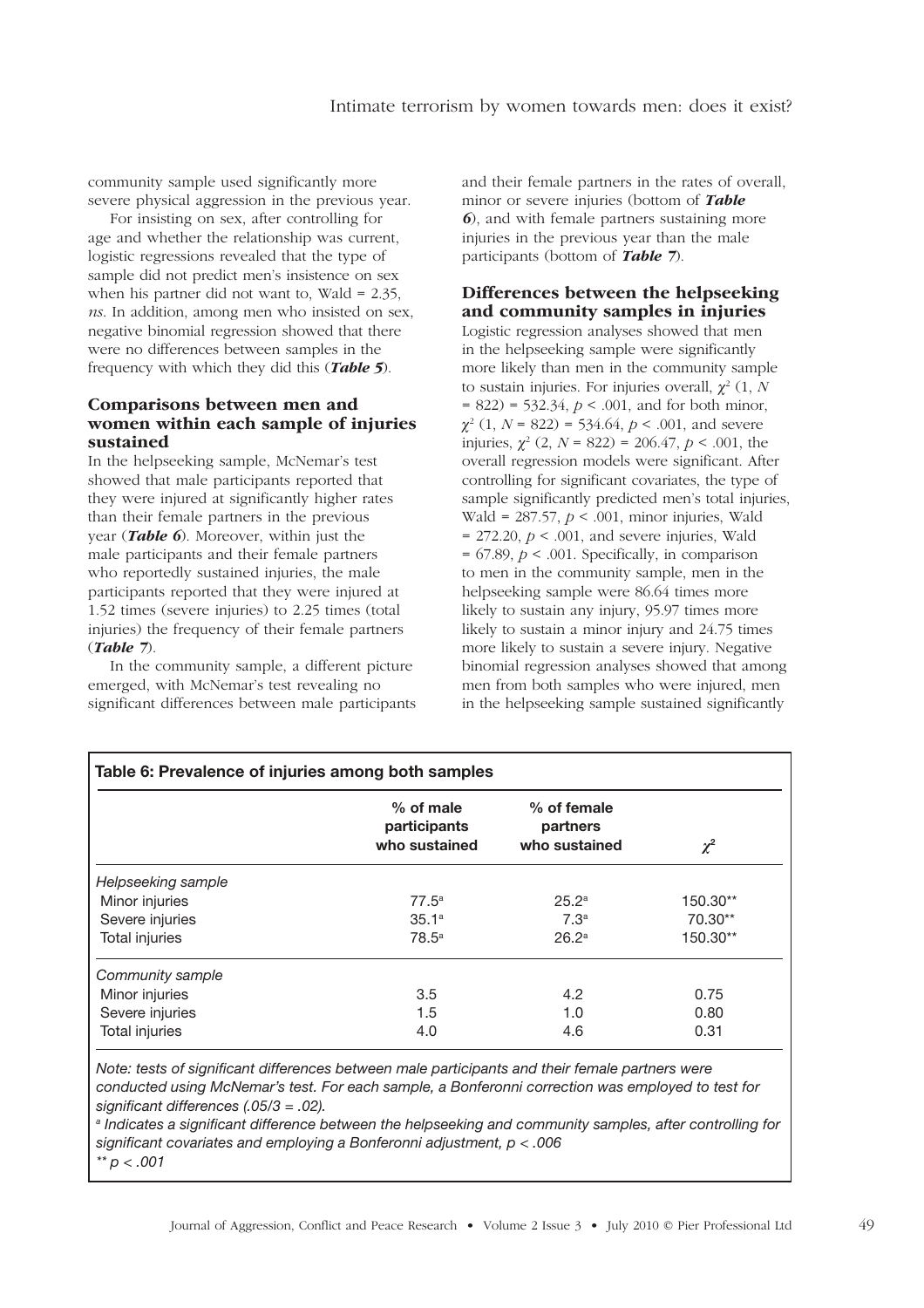|                    | Injuries sustained<br>by male<br>participants<br>M(SD) | Injuries sustained<br>by female<br>partners<br>M (SD) | <b>Ratio</b><br>(M/F) |
|--------------------|--------------------------------------------------------|-------------------------------------------------------|-----------------------|
| Helpseeking sample |                                                        |                                                       |                       |
| Minor injuries     | 9.73 (12.75)<br>$(n = 234)$                            | 4.51(6.22)<br>$(n = 76)$                              | 2.16                  |
| Severe injuries    | 4.64 (7.50)<br>$(n = 106)$                             | 3.05(3.58)<br>$(n = 22)$                              | 1.52                  |
| Total injuries     | 11.68 (15.61)<br>$(n = 237)$                           | 5.19(6.40)<br>$(n = 79)$                              | 2.25                  |
| Community sample   |                                                        |                                                       |                       |
| Minor injuries     | 5.11 (11.36)<br>$(n = 18)$                             | 6.68(12.28)<br>$(n = 22)$                             | 0.76                  |
| Severe injuries    | 3.00(2.73)<br>$(n = 8)$                                | 4.00(4.64)<br>$(n = 5)$                               | 0.75                  |
| Total injuries     | 5.52 (11.42)<br>$(n = 21)$                             | 6.96(12.01)<br>$(n = 24)$                             | 0.79                  |

*Note: pairwise comparisons cannot be conducted within samples because only those pairs in which both members of the couple were injured would be included.* 

<sup>1</sup> Chronicity is the average number of injuries sustained by those participants and their partners where *any of the corresponding injuries were reported.*

more minor injuries and total injuries; however, they did not sustain more severe injuries (see top of *Table 8*).

For injuries among women, the overall regression models were significant (any:  $\chi^2$  (2,  $N = 822$ ) = 85.81,  $p < .001$ ; minor:  $\chi^2$  (2,  $N =$ 822) = 84.85,  $p < .001$ ; and severe:  $\chi^2$  (1,  $N =$ 822) = 25.57,  $p < .001$  and after controlling for significant covariates, the type of sample significantly predicted any women's injuries, Wald = 67.48, *p* < .001; minor injuries, Wald  $= 59.76$ ,  $p < .001$ ; and severe injuries, Wald  $= 17.42$ ,  $p < .001$ . Female partners of men in the helpseeking sample were reportedly 6.99 times more likely to sustain any injury, 7.25 times more likely to sustain a minor injury, and 8.09 times more likely to sustain a severe injury than female partners of men in the community sample. Among women from both samples who were injured, however, negative binomial regressions showed that there were no differences between the samples in the number of minor, severe or total injuries they sustained in the previous year (see bottom of *Table 8*).

## **Initiation of IPV**

Men in the helpseeking sample were significantly more likely than men in the community sample to report that their female partners hit first during the last physical argument (93.0% v. 56.9%), 2 (1, *N*  $= 404$ ) = 20.58,  $p < .001$ . Men in the helpseeking sample were also significantly more likely to report that their female partners were the first to ever hit (91.7% v. 53.0%),  $\chi^2$  (1,  $N = 404$ ) = 46.99,  $p < .001$ .

## **Discussion**

This study is the first to provide a systematic, quantitative description of the IPV experiences of a large sample of men who sought help for IPV victimisation. Until now, this group has been largely overlooked in the discussion about women's use of IPV. Johnson's (1995) typology of CCV versus IT guided the conceptualisation of our methodology: by comparing the sample of men who sustained IPV and sought help with a community sample of men, we were able to gain a better understanding of the IPV experiences of both groups of men.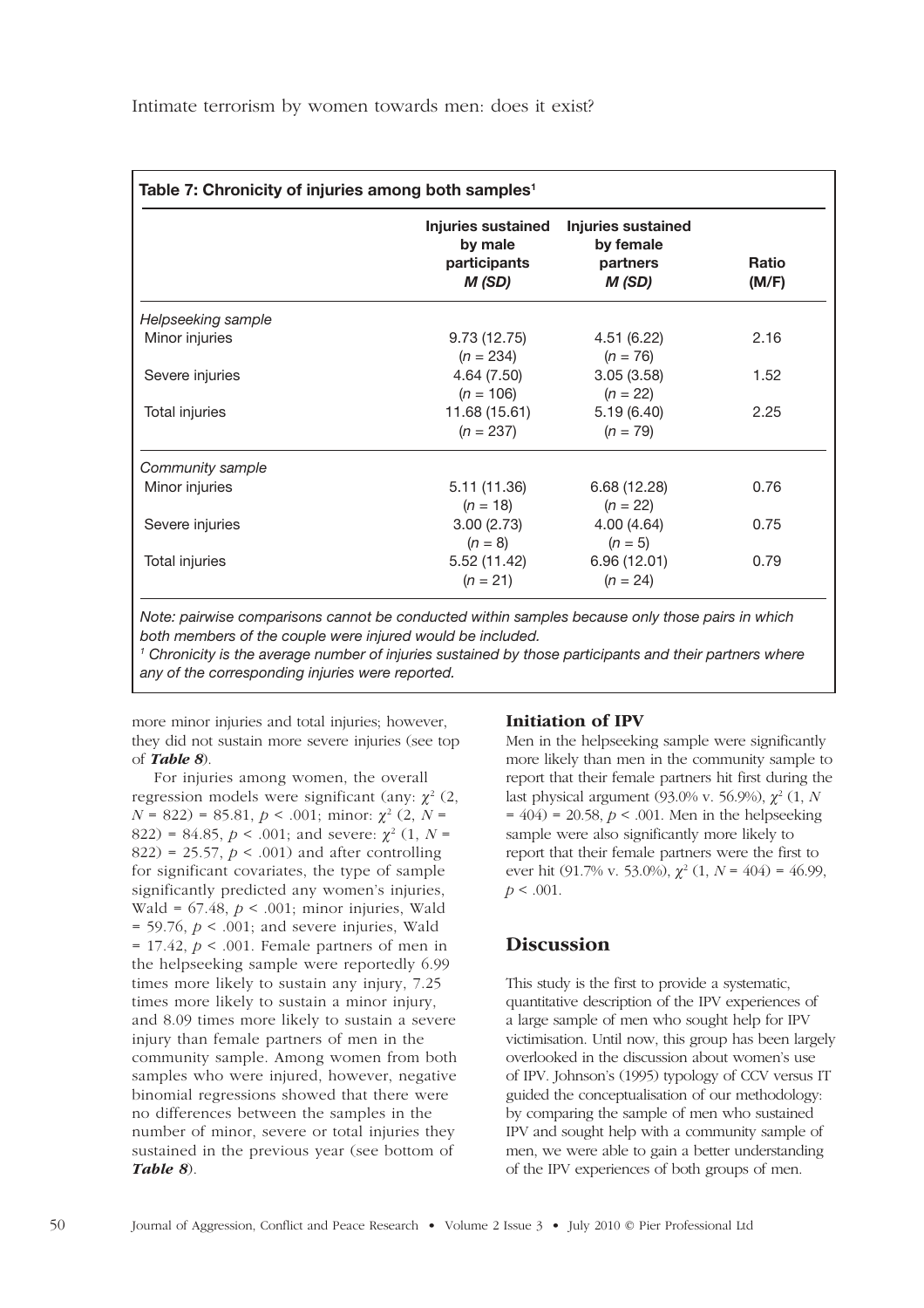| Table 8: Negative binomial regression analyses predicting chronicity of injuries from<br>sample type                                                                    |                                                       |            |               |
|-------------------------------------------------------------------------------------------------------------------------------------------------------------------------|-------------------------------------------------------|------------|---------------|
| <b>Variable</b>                                                                                                                                                         | B                                                     | <b>SEB</b> | Wald $\chi^2$ |
| Male participants' injuries                                                                                                                                             |                                                       |            |               |
|                                                                                                                                                                         | Minor injuries: goodness-of-fit: deviance/df = $1.07$ |            |               |
| Age                                                                                                                                                                     | $-0.02$                                               | .01        | $6.76**$      |
| Minors involved <sup>1</sup>                                                                                                                                            | $-0.34$                                               | .16        | $6.76**$      |
| Current relationship <sup>2</sup>                                                                                                                                       | 0.37                                                  | .14        | $7.01**$      |
| Sample type <sup>3</sup>                                                                                                                                                | 0.88                                                  | .28        | 9.98**        |
|                                                                                                                                                                         | Severe injuries: goodness-of-fit: deviance/df = 0.84  |            |               |
| Age                                                                                                                                                                     | $-0.02$                                               | .01        | $4.37*$       |
| Current relationship <sup>2</sup>                                                                                                                                       | 0.57                                                  | .21        | $6.99**$      |
| Sample type <sup>3</sup>                                                                                                                                                | 0.62                                                  | .44        | 2.04          |
|                                                                                                                                                                         | Total injuries: goodness-of-fit: deviance/df = 1.13   |            |               |
| Age                                                                                                                                                                     | $-0.02$                                               | .01        | $9.92**$      |
| Minors involved <sup>1</sup>                                                                                                                                            | $-0.31$                                               | .15        | $4.24*$       |
| Current relationship <sup>2</sup>                                                                                                                                       | 0.34                                                  | .14        | $6.01*$       |
| Sample type <sup>3</sup>                                                                                                                                                | 0.94                                                  | .26        | 13.37***      |
| <b>Female partners' injuries</b>                                                                                                                                        |                                                       |            |               |
|                                                                                                                                                                         | Minor injuries: goodness-of-fit: deviance/df = $0.94$ |            |               |
| Minors involved <sup>1</sup>                                                                                                                                            | $-0.58$                                               | .26        | $5.07*$       |
| Sample type <sup>3</sup>                                                                                                                                                | $-0.13$                                               | .29        | 0.21          |
|                                                                                                                                                                         | Severe injuries: goodness-of-fit: deviance/df = 0.68  |            |               |
| Sample type <sup>3</sup>                                                                                                                                                | $-0.27$                                               | .56        | 0.24          |
|                                                                                                                                                                         | Total injuries: goodness-of-fit: deviance/df = 0.96   |            |               |
| Sample type <sup>3</sup>                                                                                                                                                | $-0.29$                                               | .25        | 1.37          |
| Note: deviance/df indicates the goodness-of-fit of the model, with values close to 1.00 indicating a good<br>fit.<br><sup>1</sup> Minors involved: $1 = Yes$ , $0 = No$ |                                                       |            |               |
| <sup>2</sup> Current relationship: $1 =$ Current, $0 =$ Past                                                                                                            |                                                       |            |               |
| <sup>3</sup> Sample type: $1 = Help$ seeking, $0 =$ Community                                                                                                           |                                                       |            |               |

*\* p < .05, \*\* p < .01, \*\*\* p < .001*

The IPV experiences of the community sample closely resembled Johnson's description of CCV. The rates and frequencies of IPV perpetration and victimisation in this sample closely resemble other community and population-based surveys of IPV (eg. Morse, 1995; Straus, 1990; Straus & Gelles, 1986). Given that there were few differences reported between the men and their female partners in their use of all types of IPV, it is likely that their experiences are mostly reciprocal acts of IPV, what Johnson calls CCV (Johnson, 1995, 2006; Johnson & Ferraro, 2000).

A very different picture emerged with the helpseeking sample. The female partners of men in the helpseeking sample had significantly higher rates of all types of IPV. Johnson (1995) describes IT as physical aggression against one's partner that occurs within a general pattern of control. The female partners of the male helpseekers fit this definition: among those men and women in the helpseeking sample who engaged in physical and psychological aggression, the female partners used five-tosix times the frequency of physical and severe psychological aggression, and controlling behaviours; in addition, the female partners' rates of these types of aggression were twice as high as their male partners. Moreover, the helpseeking men had significantly higher rates of injuries than their female partners: among those men and women who sustained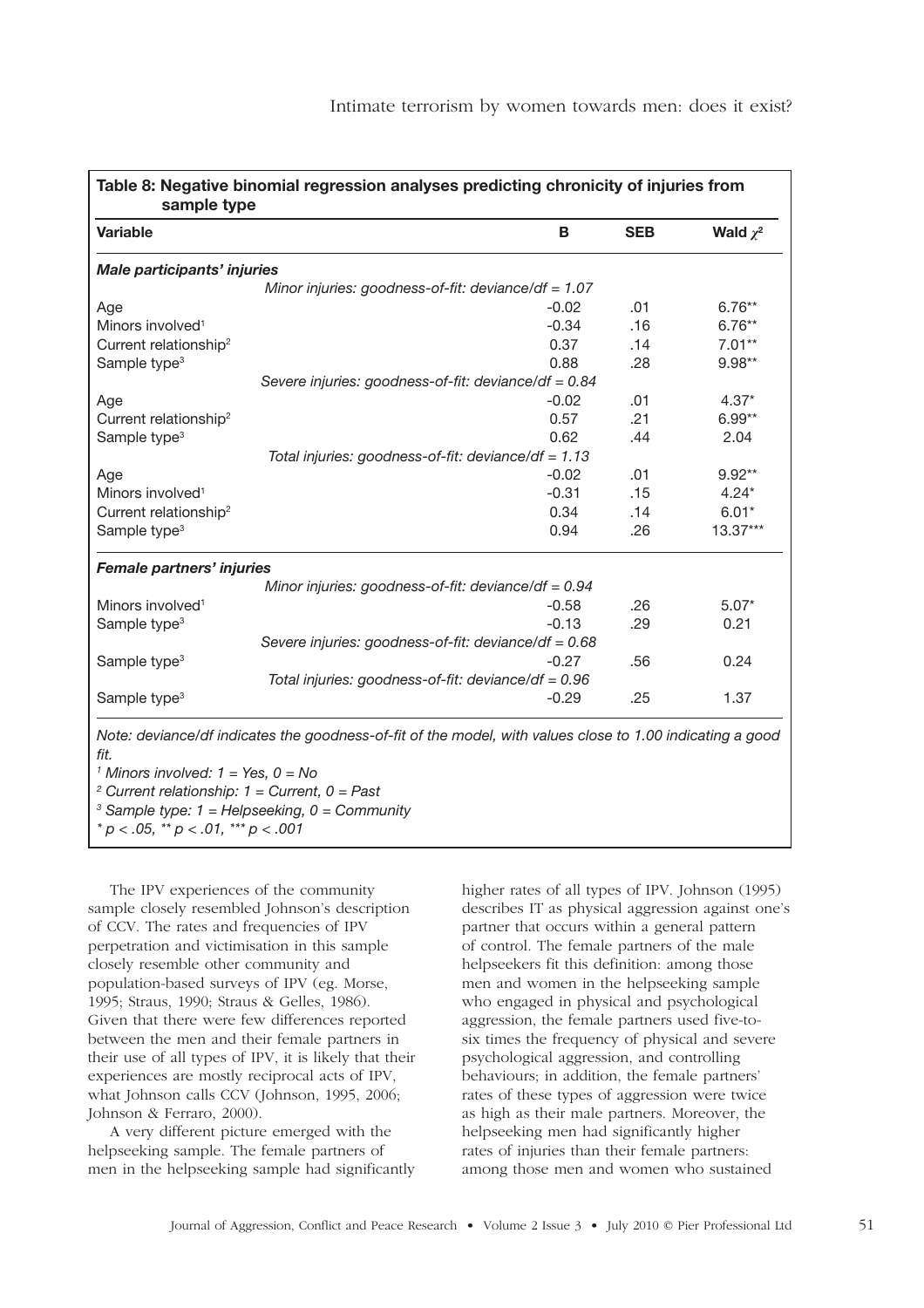injuries, the men were injured at approximately twice the frequency as their female partners. Moreover, the frequency with which men sustained violence in the previous year (46.72 acts) is comparable to the frequency of violence sustained in samples of battered women (between 15 and 68 acts per year) (Giles-Sims, 1983; Johnson, 2006; Okun, 1986; Straus, 1990).

Patterns of IT can also be found when we compare the helpseeking sample with the community sample: in comparison with the female partners of men in the community sample, the female partners of men in the helpseeking sample engaged in significantly higher rates and frequency of all types of IPV – they were 54 (controlling behaviours) to 407 (minor physical aggression) times more likely to use IPV. Among only those women who used IPV, the female partners in the helpseeking sample had significantly higher frequencies of IPV, ranging from approximately one and a half times (sexual aggression, severe physical aggression) to over 3.75 times (controlling behaviours, total physical aggression) the frequency of aggression of female partners in the community sample. Moreover, the men in the helpseeking sample were injured at higher rates and frequencies than men in the community sample – helpseeking men were close to 90 times more likely to have sustained an injury in the past year than men from the community sample. Finally, we also found that the female partners in the helpseeking sample were significantly more likely than female partners in the community sample to have used physical IPV first, in both the last physical argument and ever. Taken together, there is strong evidence that the female partners of men in the helpseeking sample conform to Johnson's (1995) conceptualisation of IT. This is not violence that can be viewed as trivial, humorous or merely annoying, as some have suggested (Dobash *et al*, 1992; Pagelow, 1985; Saunders, 1988).

The high rates of IPV by the men in the helpseeking sample deserve discussion as well. With the exception of insisting on sex, men in the helpseeking sample engaged in significantly higher rates of all types of IPV than men in the community sample. These rates of IPV perpetration among the helpseeking men are similar to the rates found in studies of battered women in shelters (Giles-Sims, 1983; McDonald *et al*, 2009; Saunders, 1988). Although rarely addressed, we found three studies in

which researchers reported on the percentage of women seeking help in shelters who used physical IPV towards their partners. Giles-Sims (1983) found that 50% of helpseeking women in a shelter reported using physical aggression against their partner within one year prior to coming to the shelter. Saunders (1988) found that 75% of shelter women stated that they had engaged in nonsevere violence in the previous year; 50%-60% engaged in severe violence, with 8% saying they beat up their partners or used a knife or gun, and 12% threatened their partners with a knife or gun. Finally, McDonald *et al* (2009) found that 67.1% of the women in their helpseeking shelter sample had used severe physical aggression in the previous year against their partners. Our findings that 55% of helpseeking men used violence, with 19.5% using severe violence, are congruent with or lower than the rates of battered women in shelters, and indicate somewhat similar behaviour, regardless of sex, among individuals who are seeking help for IPV victimisation.

Why do the helpseeking men in our sample use violence at such high rates? Johnson's (2006) conceptualisation of the various types of IPV suggests that these helpseeking men are engaging in either violent resistance or mutual violent control; our findings suggest that the majority of IPV was likely a reaction to their female partner's violence, or violent resistance. The helpseeking men's rates of all types of IPV were lower than those of their female partners, and among just those men who used IPV, their frequencies of IPV were also much lower. The differences between the community and helpseeking men in the frequencies of different types of IPV are also informative. Among those men who used IPV, there were few differences between the helpseeking and community men in the frequency of IPV in the previous year, with the most notable differences being that the *community* men reported significantly higher frequencies of controlling behaviours and severe physical aggression, the types of IPV that are most pertinent to mutual violent control. Therefore, it is likely that the helpseeking men's IPV is characteristic of violent resistance and a reaction to their female partner's IT, and that their female partner's IT is the overarching problem in the relationship. We note that classifying the men's behaviour as violent resistance does not excuse their aggression; in addition, even though the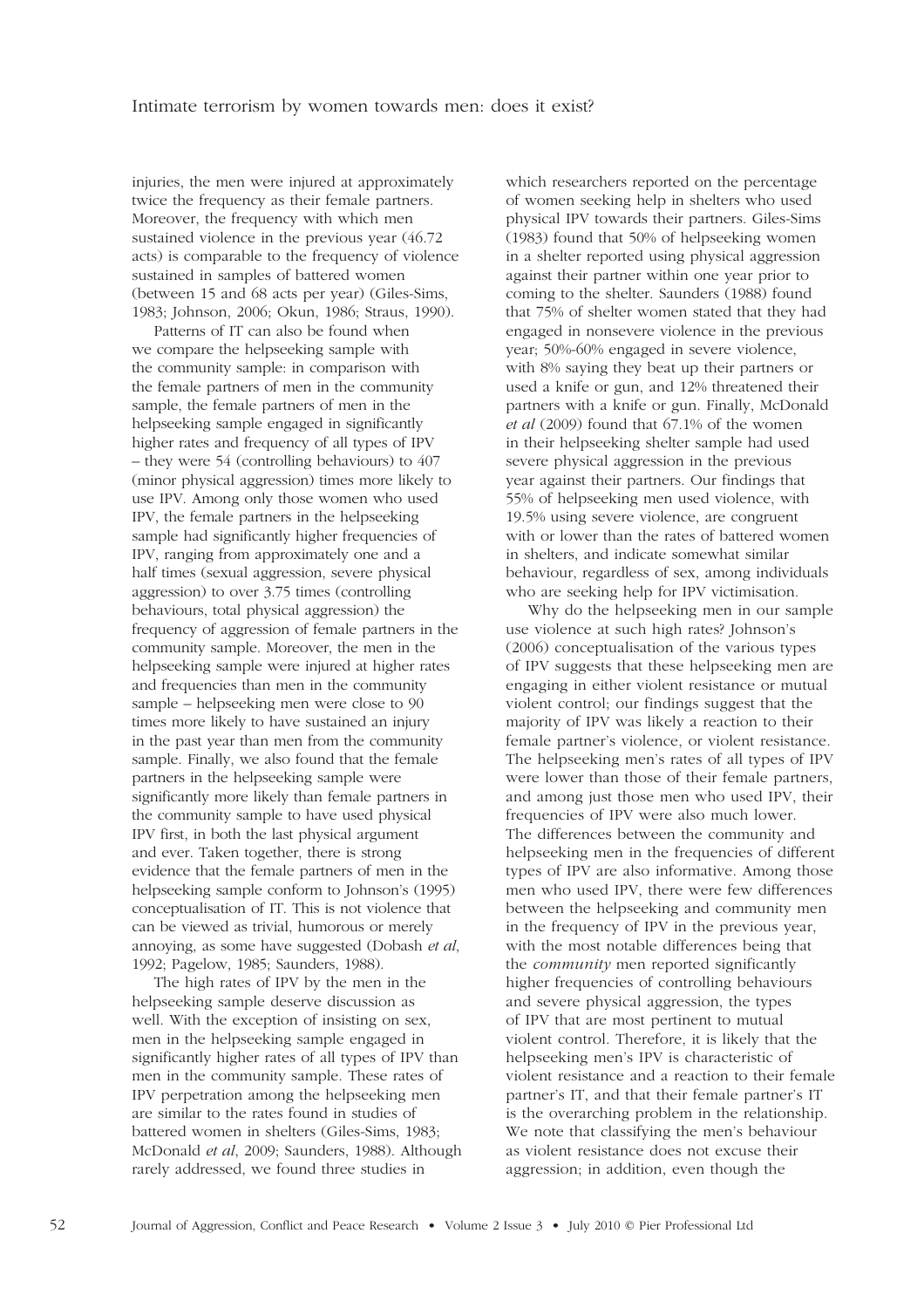female partners' IPV is more severe, the male helpseekers, as a whole, were engaging in behaviours that are problematic, dysfunctional, and need to be addressed.

At this point, what we do not know is the prevalence of this type of relationship in the US. Our study only shows that these relationships, in which the woman is the intimate terrorist, exist, but we cannot draw any conclusions as to how prevalent these relationships are, in the same way that studies using shelter samples of battered women cannot be used to make inferences about how prevalent IT is against women. These inferences are difficult to make because IT against both men and women is relatively infrequent in comparison to CCV (eg. Ehrensaft *et al*, 2004; Straus, 1990). However, two population-based studies, one in New Zealand (Ehrensaft *et al*, 2004) and one in Canada (Laroche, 2005), show that women and men commit IT at similar rates. The New Zealand study, in particular, was a cohort study that encompassed almost the entire population of that cohort, and it showed that the prevalence rate of IT was 9%, with men and women equally likely to be intimate terrorists. This study was able to capture a sizeable proportion of 'clinical' cases in which the IPV had led to injury and/or intervention. This is significant because such epidemiological studies capture not only IPV that comes to the attention of authorities, but also serious cases that, for whatever reason, elude official detection and remain hidden in traditional clinical samples (Ehrensaft *et al*, 2004), such as Johnson's (2006). Nonetheless, more research needs to be conducted to replicate these findings and establish the prevalence of female IT, particularly in the US.

There are several limitations of our study that need to be considered in future research on male victims of female IT. Our first limitation is that the study relies solely on the men's reports of their own and their partners' aggressive behaviours. This limitation is important to consider for two primary reasons:

1. It is possible that the male helpseekers overestimated their female partners' use of IPV and underestimated their partners' injuries. Studies of couples reporting on IPV show little difference between male and female partners in their estimates of women's use of IPV (Archer, 1999), but it could be the case that when men seek

help because of their partner's violence, they may overestimate their female partner's use of IPV and underestimate their partner's injuries. However, the magnitude of the differences between the male helpseekers' and their female partners' rates and frequencies of all types of IPV perpetration are so large that, even if the men exaggerated their female partners' use of IPV and underestimated their injuries, our classification of the helpseekers as victims of IT would still be valid. Studies also show that both men and women tend to underestimate their own use of IPV (Archer, 1999), but even if this occurred with our helpseeking sample of men, their actual use of IPV would still approximate the rates that are found in self-report studies using shelter samples of women seeking help for IPV victimisation (Giles-Sims, 1983; McDonald *et al*, 2009; Saunders, 1988).

2. By using only the men's reports, we have no external validation of the authenticity of their reports. We were concerned, particularly for our helpseeking sample, about the confidentiality and safety of the participants if we asked their partners to participate in this study as well. Therefore, we opted not to obtain these data directly from the female partners and note that methodologies similar to ours have been used in other social science research (Furstenberg *et al*, 1987; Lee, 1997; Seltzer, 1991; Seltzer & Bianchi, 1988; Walker, 2000). It is also important to consider that these men will have had to overcome several societal and internal barriers to seeking help (Addis & Mihalik, 2003) and by this very factor are likely to be reporting legitimate concerns.

Nonetheless, this limitation of using only the male participants' reports of IPV highlights the importance of replicating the findings reported here with studies using multiple informants.

A second limitation is that we restricted our sample of male victims to men seeking help for IPV victimisation, which most likely resulted in a large group of men being excluded because they did not seek help. In fact, men are reluctant to seek help in general and particularly for issues that society deems non-normative (Addis & Mihalik, 2003). Given that IPV is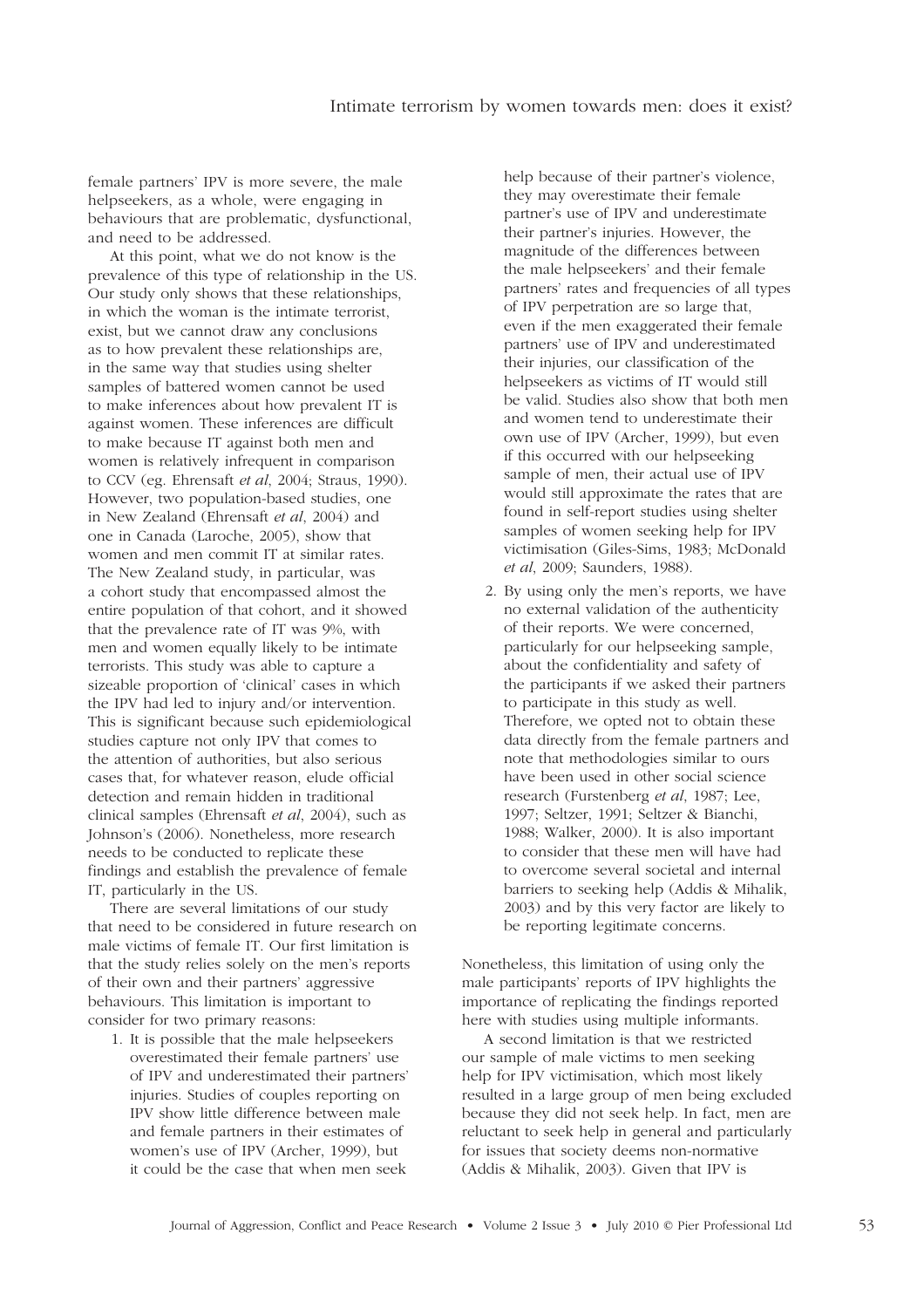typically framed as a women's issue, it is likely that many male victims of IPV do not seek help because they perceive their experiences as nonnormative. We also were not able to recruit men who did not have access to the internet or to the DAHMW. Therefore, future studies should aim to recruit men who may have sought help from other sources of support or who may not have sought help at all, to investigate any possible differences in their experiences.

In sum, our study shows the existence of male victims of female-perpetrated IT. These men sustained very high rates and frequencies of psychological, sexual, and physical IPV, injuries, and controlling behaviours, the pattern of which is congruent with Johnson's (1995) conceptualisation of IT. And even though the male helpseekers had high rates of perpetrating IPV themselves, their rates are similar to or lower than those found in shelter samples of battered women (Giles-Sims, 1983; Saunders, 1988), and their violent behaviour conforms to Johnson's conceptualisation of violent resistance.

These findings represent important challenges to Johnson's (1995; 2006; Johnson & Ferraro, 2000) assertion that, with the exception of a few case studies, IT is committed almost exclusively by men and violent resistance is committed almost exclusively by women, with both conforming to the patriarchal notion that men use IT to maintain power and control over their female partners. These findings also have important implications for family violence researchers and practitioners, and we offer the following recommendations:

- 1. It is important that practitioners who engage in community outreach understand that both men and women can be victims of severe types and levels of IPV, including controlling behaviours.
- 2. All the men in this study indicated that they had sought help of some form. Training for members of the helping professions should include information about men's IPV victimisation.
- 3. Public awareness/education campaigns that address IPV should be sex inclusive. The public should understand that both sexes can be the instigators and recipients of IT.
- 4. In research concerning family violence, IPV perpetration and victimisation should be asked of both men and women in all relationships, regardless of sex.

5. The results of this study indicate that the adherence to the theory that patriarchy is the foundation of IT in Western, developed nations deserves reconsideration. Because IT can be perpetrated by both men and women, against both men and women, it is imperative that researchers, practitioners, and decision/policy-makers reconsider their conception of the causes of both IT and CCV so that all potential victims are addressed and provided with services.

## **Acknowledgements**

The project described here was supported by Grant Number 5R21MH074590 from the National Institute of Mental Health. Its contents are solely the responsibility of the authors and do not necessarily represent the official views of the NIMH. Special thanks to Dr Murray Straus for his continued guidance, support and consultation on this project.

#### **Address for correspondence**

Denise A Hines Clark University Department of Psychology 950 Main Street Worcester, MA 01610 **TISA** Tel: +1# 508 793 7458 Email: dhines@clarku.edu

#### **References**

Addis ME & Mihalik JR (2003) Men, masculinity, and the contexts of help seeking. *American Psychologist* **58** 5–14.

Archer J (1999) Assessment of the reliability of the Conflict Tactics Scales: a meta-analytic review. *Journal of Interpersonal Violence* **14** 1263–1289.

Archer J (2000) Sex differences in aggression between heterosexual couples: a meta-analytic review. *Psychological Bulletin* **126** 651–680.

Belknap J & Melton H (2005) Are heterosexual men also victims of intimate partner abuse? *VAWnet*. Available from: http://new.vawnet.org/category/documents. php?docid=370 (accessed May 2010).

Berk RA, Berk SF, Loseke DR & Rauma D (1983) Mutual combat and other family violence myths. In: D Finkelhor, RJ Gelles, GT Hoteling & MA Straus (Eds) *The Dark Side of Families* (pp197–212). Beverly Hills, CA: Sage.

Catalano S (2007) *Intimate Partner Violence in the United States* (electronic version). Available from: http://bjs.ojp. usdoj.gov/index.cfm?ty=pbdetail&iid=1000 (accessed May 2010).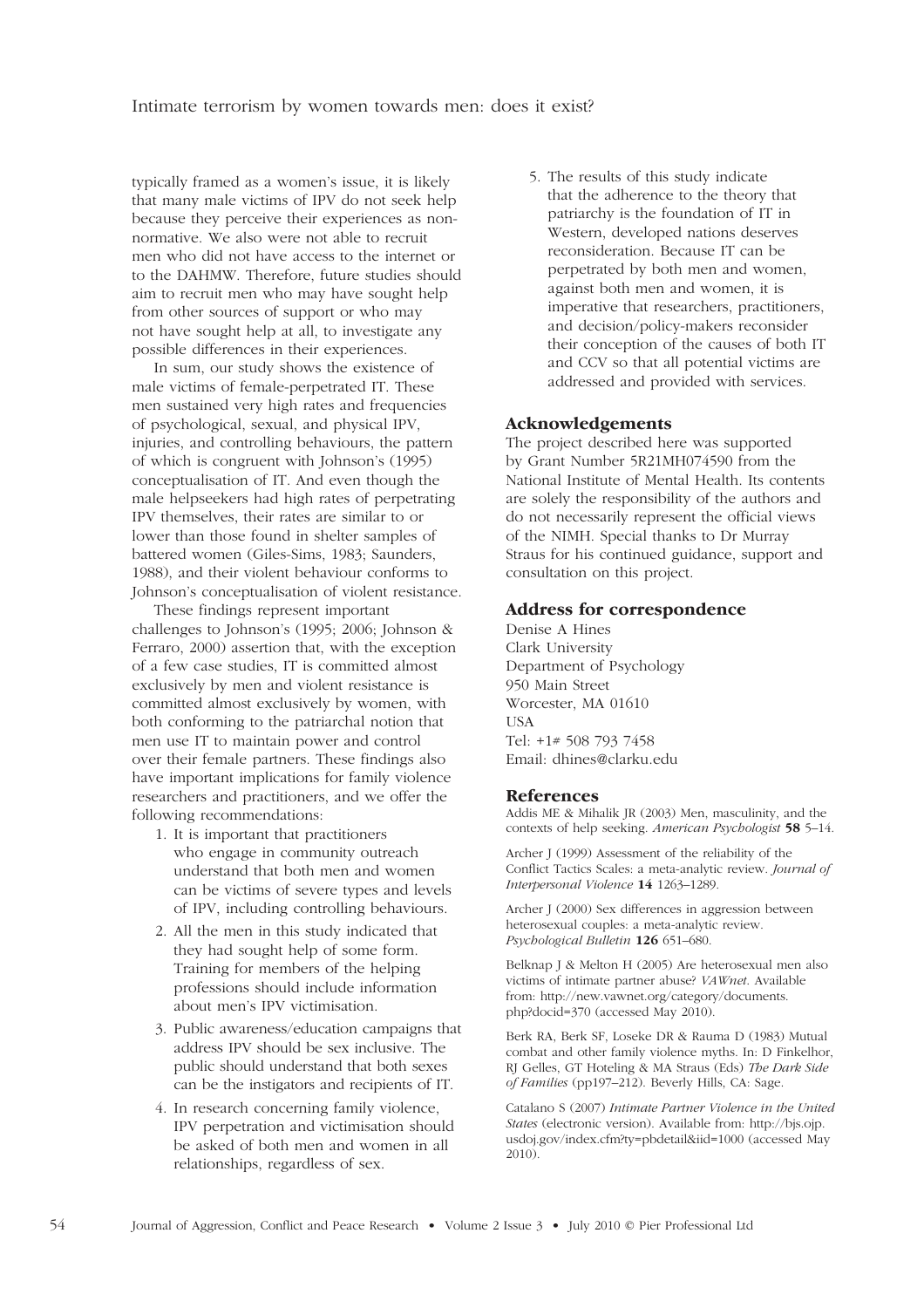Cook PW (2009) *Abused Men: The hidden side of domestic violence* (2nd edition). Westport, CT: Praeger.

Currie DH (1998) Violent men or violent women: whose definition counts? In: RK Bergen (Ed) *Issues in Intimate Violence* (pp97–111). Thousand Oaks, CA: Sage.

Das Dasgupta S (2001) Towards an understanding of women's use of non-lethal violence in intimate heterosexual relationships. *VAWnet*. Available from: http://new.vawnet.org/category/Main\_Doc.php?docid=410 (accessed May 2010).

Dobash RE & Dobash RP (1977-78) Wives: the 'appropriate' victims of marital violence. *Victimology* **2** 426–442.

Dobash RE & Dobash RP (1979) *Violence against Wives: A case against the patriarchy*. New York: Free Press.

Dobash RP, Dobash RE, Wilson M & Daly M (1992) The myth of sexual symmetry in marital violence. *Social Problems* **39** 71–91.

Ehrensaft MK, Moffitt TE & Caspi A (2004) Clinically abusive relationships in an unselected birth cohort: Men's and women's participation and developmental antecedents. *Journal of Abnormal Psychology* **113** (2) 258–271.

Felson RB & Messner SF (2000) The control motive in intimate partner violence. *Social Psychology Quarterly* **63** 86–94.

Furstenberg FF, Morgan SP & Allison PD (1987) Paternal participation and children's well-being after marital dissolution. *American Sociological Review* **52** 695–701.

Gelles RJ (1974) *The Violent Home: A study of physical aggression between husbands and wives*. Beverly Hills, CA: Sage.

Giles-Sims J (1983) *Wife Battering: A systems theory approach*. New York: Guilford Press.

Graham-Kevan N & Archer J (2005) Investigating three explanations of women's relationship aggression. *Psychology of Women Quarterly* **29** 270–277.

Hines DA (2007) Post-traumatic stress symptoms among men who sustain partner violence: A multi-national study of university students. *Psychology of Men and Masculinity*  **8** 225–239.

Hines DA, Brown J & Dunning E (2007) Characteristics of callers to the Domestic Abuse Helpline for Men. *Journal of Family Violence* **22** 63–72.

Hines DA, Douglas EM & Mahmood S (in press) The effects of survey administration on disclosure rates to sensitive items among a sample of men: a comparison of an internet panel sample with an RDD telephone sample. *Computers in Human Behaviour*.

Hines DA & Malley-Morrison K (2001) Psychological effects of partner abuse against men: a neglected research area. *Psychology of Men and Masculinity* **2** 75–85.

Hines DA & Saudino KJ (2003) Gender differences in psychological, physical, and sexual aggression among college students using the Revised Conflict Tactics Scales. *Violence and Victims* **18** 197–218.

Hutchinson M & Holtman M (2005) Focus on research methods: analysis of count data using Poisson regression. *Research in Nursing & Health* **28** 408-418.

Johnson MP (1995) Patriarchal terrorism and common couple violence: two forms of violence against women. *Journal of Marriage and the Family* **57** 283–294.

Johnson MP (2006) Conflict and control: gender symmetry and asymmetry in domestic violence. *Violence against Women* **12** (11) 1003–1018.

Johnson MP & Ferraro KJ (2000) Research on domestic violence in the 1990s: making distinctions. *Journal of Marriage and the Family* **62** 948–963.

Laroche D (2005) *Aspects of the Context and Consequences of Domestic Violence: Situational couple violence and intimate terrorism in Canada in 1999*. Quebec: Institut de la statistique du Quebec.

Lee MY (1997) Post-divorce interparental conflict, children's contact with both parents, children's emotional responses and children's behavioral adjustments. *Journal of Divorce and Remarriage* **28** 61–82.

Loseke DR & Kurz D (2005) Men's violence toward women is the serious social problem. In: DR Loseke, RJ Gelles & MM Cavanaugh (Eds) *Current Controversies on Family Violence* (2nd edition, pp79–96). Thousand Oaks, CA: Sage.

Magdol L, Moffitt TE, Caspi A, Newman DL, Fagan J & Silva PA (1997) Gender differences in rates of partner violence in a birth cohort of 21-year-olds: bridging the gap between clinical and epidemological approaches. *Journal of Consulting and Clinical Psychology* **65** 68–78.

Malley-Morrison K & Hines DA (2007) Attending to the role of race/ethnicity in family violence research. *Journal of Interpersonal Violence* **22** 943–972.

McDonald R, Jouriles EN, Tart CD & Minze LC (2009) Children's adjustment problems in families characterized by men's severe violence toward women: does other family violence matter? *Child Abuse and Neglect* **33** 94–101.

McNeely RL, Cook PW & Torres JB (2001) Is domestic violence a gender issue, or a human issue? *Journal of Human Behavior in the Social Environment* **4** 227–251.

Medeiros RA & Straus MA (2006) Risk factors for physical violence between dating partners: implications for gender-inclusive prevention and treatment of family violence. In: J Hamel & T Nicholls (Eds) *Family Interventions in Domestic Violence: A handbook of gender-inclusive theory and treatment* (pp59–85). New York: Springer.

Migliaccio TA (2001) Marginalizing the battered male. *The Journal of Men's Studies* **9** (2) 205–226.

Mills T (1984) Victimization and self-esteem: on equating husband abuse and wife abuse. *Victimology* **9** 254–261.

Morse BJ (1995) Beyond the Conflict Tactics Scales: assessing gender differences in partner violence. *Violence and Victims* **10** 251–272.

Okun L (1986) *Woman Abuse: Facts replacing myths*. Albany, NY: State University of New York Press.